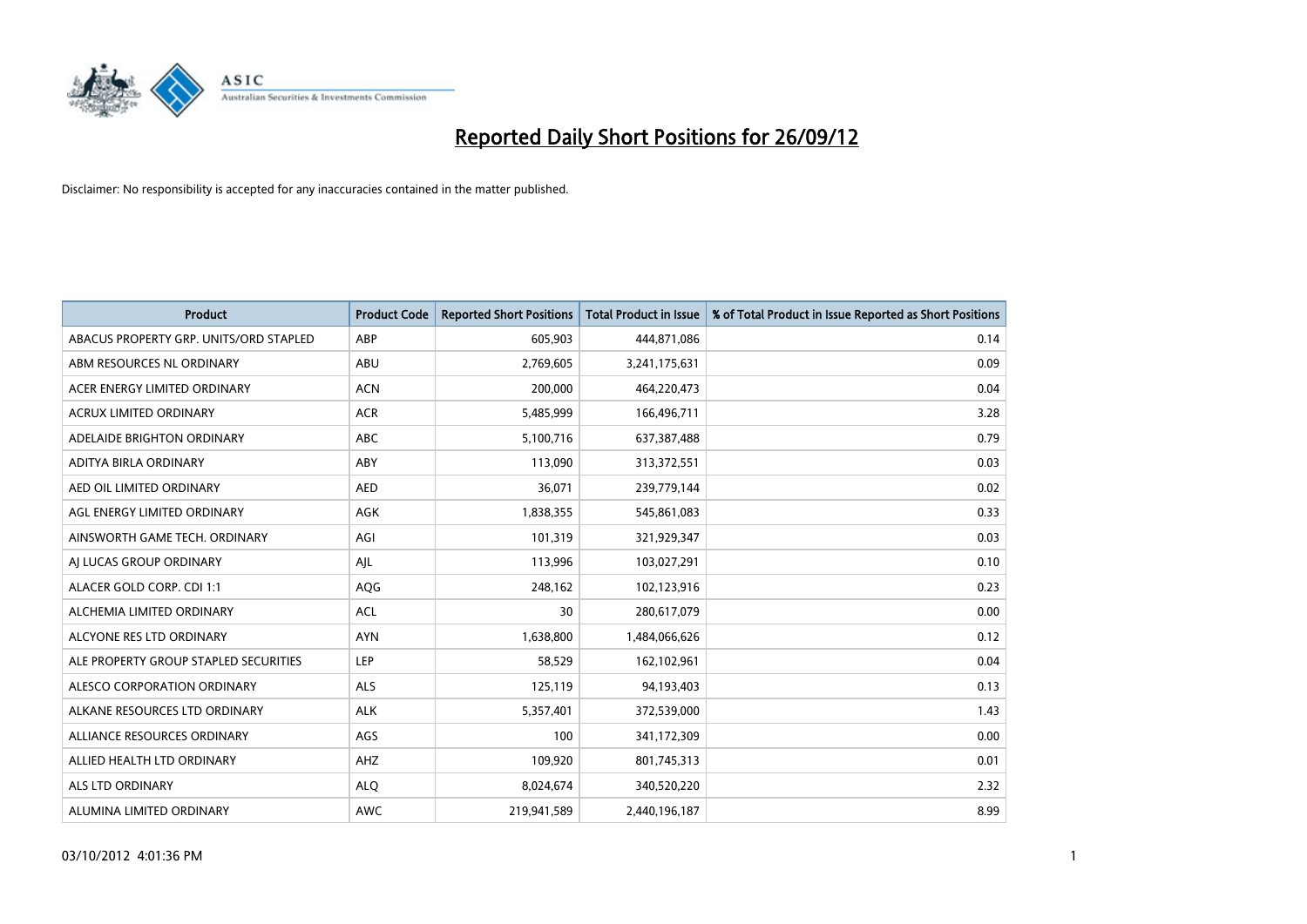

| <b>Product</b>                          | <b>Product Code</b> | <b>Reported Short Positions</b> | <b>Total Product in Issue</b> | % of Total Product in Issue Reported as Short Positions |
|-----------------------------------------|---------------------|---------------------------------|-------------------------------|---------------------------------------------------------|
| AMALGAMATED HOLDINGS ORDINARY           | AHD                 | 922                             | 157,664,440                   | 0.00                                                    |
| AMCOM TELECOMM. ORDINARY                | AMM                 | 107,418                         | 244,541,792                   | 0.04                                                    |
| AMCOR LIMITED ORDINARY                  | AMC                 | 4,354,303                       | 1,206,684,923                 | 0.36                                                    |
| AMP LIMITED ORDINARY                    | AMP                 | 6,945,913                       | 2,894,931,180                 | 0.22                                                    |
| AMPELLA MINING ORDINARY                 | <b>AMX</b>          | 5,196,643                       | 246,800,493                   | 2.10                                                    |
| ANGLOGOLD ASHANTI CDI 5:1               | AGG                 | 1,000                           | 89,207,765                    | 0.00                                                    |
| ANSELL LIMITED ORDINARY                 | <b>ANN</b>          | 4,337,975                       | 130,745,985                   | 3.30                                                    |
| ANTARES ENERGY LTD ORDINARY             | <b>AZZ</b>          | 319,217                         | 257,000,000                   | 0.12                                                    |
| ANZ BANKING GRP LTD ORDINARY            | ANZ                 | 8,402,963                       | 2,717,289,534                 | 0.28                                                    |
| APA GROUP STAPLED SECURITIES            | <b>APA</b>          | 37,604,644                      | 651,633,068                   | 5.76                                                    |
| APN NEWS & MEDIA ORDINARY               | <b>APN</b>          | 13,303,796                      | 649,010,756                   | 2.04                                                    |
| AQUARIUS PLATINUM. ORDINARY             | <b>AQP</b>          | 16,250,060                      | 472,851,336                   | 3.43                                                    |
| AQUILA RESOURCES ORDINARY               | <b>AQA</b>          | 7,291,128                       | 411,804,442                   | 1.78                                                    |
| ARAFURA RESOURCE LTD ORDINARY           | ARU                 | 5,514,770                       | 396,004,144                   | 1.39                                                    |
| ARB CORPORATION ORDINARY                | <b>ARP</b>          | 53,702                          | 72,481,302                    | 0.08                                                    |
| ARDENT LEISURE GROUP STAPLED SECURITIES | AAD                 | 213,913                         | 380, 315, 114                 | 0.05                                                    |
| ARISTOCRAT LEISURE ORDINARY             | ALL                 | 21,269,801                      | 550,502,889                   | 3.87                                                    |
| ARRIUM LTD ORDINARY                     | ARI                 | 20,685,459                      | 1,345,665,626                 | 1.53                                                    |
| ASCIANO LIMITED ORDINARY                | <b>AIO</b>          | 9,533,550                       | 975,385,664                   | 0.97                                                    |
| ASG GROUP LIMITED ORDINARY              | ASZ                 | 611,974                         | 177, 187, 512                 | 0.34                                                    |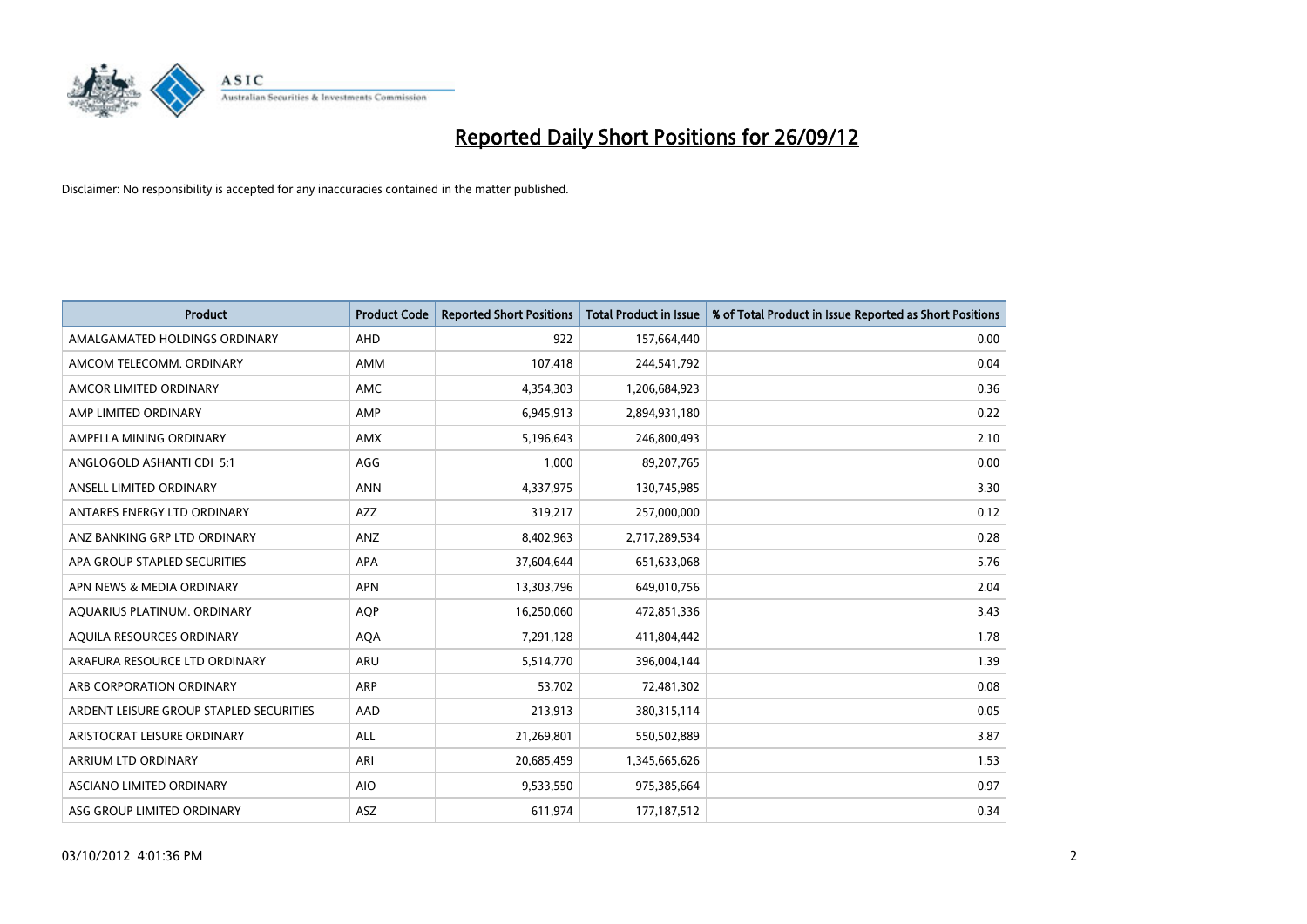

| <b>Product</b>                          | <b>Product Code</b> | <b>Reported Short Positions</b> | <b>Total Product in Issue</b> | % of Total Product in Issue Reported as Short Positions |
|-----------------------------------------|---------------------|---------------------------------|-------------------------------|---------------------------------------------------------|
| ASPEN GROUP ORD/UNITS STAPLED           | <b>APZ</b>          | 6,273,308                       | 600,507,326                   | 1.03                                                    |
| ASPIRE MINING LTD ORDINARY              | AKM                 | 270,212                         | 620,594,556                   | 0.04                                                    |
| ASTRO JAP PROP GROUP STAPLED SECURITIES | AJA                 | 3,978                           | 58,445,002                    | 0.01                                                    |
| ASX LIMITED ORDINARY                    | ASX                 | 3,557,222                       | 175,136,729                   | 2.02                                                    |
| ATLAS IRON LIMITED ORDINARY             | <b>AGO</b>          | 12,567,757                      | 904,580,993                   | 1.39                                                    |
| <b>AURORA OIL &amp; GAS ORDINARY</b>    | <b>AUT</b>          | 7,089,321                       | 447,885,778                   | 1.59                                                    |
| AUSDRILL LIMITED ORDINARY               | ASL                 | 4,099,040                       | 304,630,621                   | 1.34                                                    |
| AUSENCO LIMITED ORDINARY                | AAX                 | 671,374                         | 123,872,665                   | 0.53                                                    |
| AUSGOLD LIMITED ORDINARY                | <b>AUC</b>          | 50,000                          | 151,472,717                   | 0.03                                                    |
| <b>AUSTAL LIMITED ORDINARY</b>          | ASB                 | 139,839                         | 188,193,007                   | 0.07                                                    |
| AUSTIN ENGINEERING ORDINARY             | ANG                 | 256,824                         | 72,314,403                    | 0.36                                                    |
| AUSTRALAND PROPERTY STAPLED SECURITY    | <b>ALZ</b>          | 542,669                         | 576,846,597                   | 0.10                                                    |
| AUSTRALIAN AGRICULT. ORDINARY           | AAC                 | 414,474                         | 312,905,085                   | 0.13                                                    |
| AUSTRALIAN INFRASTR, UNITS/ORDINARY     | <b>AIX</b>          | 3,856,371                       | 620,733,944                   | 0.62                                                    |
| AUSTRALIAN PHARM, ORDINARY              | API                 | 221,085                         | 488,115,883                   | 0.05                                                    |
| AUTOMOTIVE HOLDINGS ORDINARY            | AHE                 | 99,289                          | 260,579,682                   | 0.04                                                    |
| AVIENNINGS LIMITED ORDINARY             | <b>AVJ</b>          | 186,201                         | 274,588,694                   | 0.06                                                    |
| AWE LIMITED ORDINARY                    | <b>AWE</b>          | 2,512,911                       | 521,871,941                   | 0.48                                                    |
| AZIMUTH RES LTD ORDINARY                | <b>AZH</b>          | 1,025,104                       | 418,911,161                   | 0.25                                                    |
| BANDANNA ENERGY ORDINARY                | <b>BND</b>          | 4,273,150                       | 528,481,199                   | 0.81                                                    |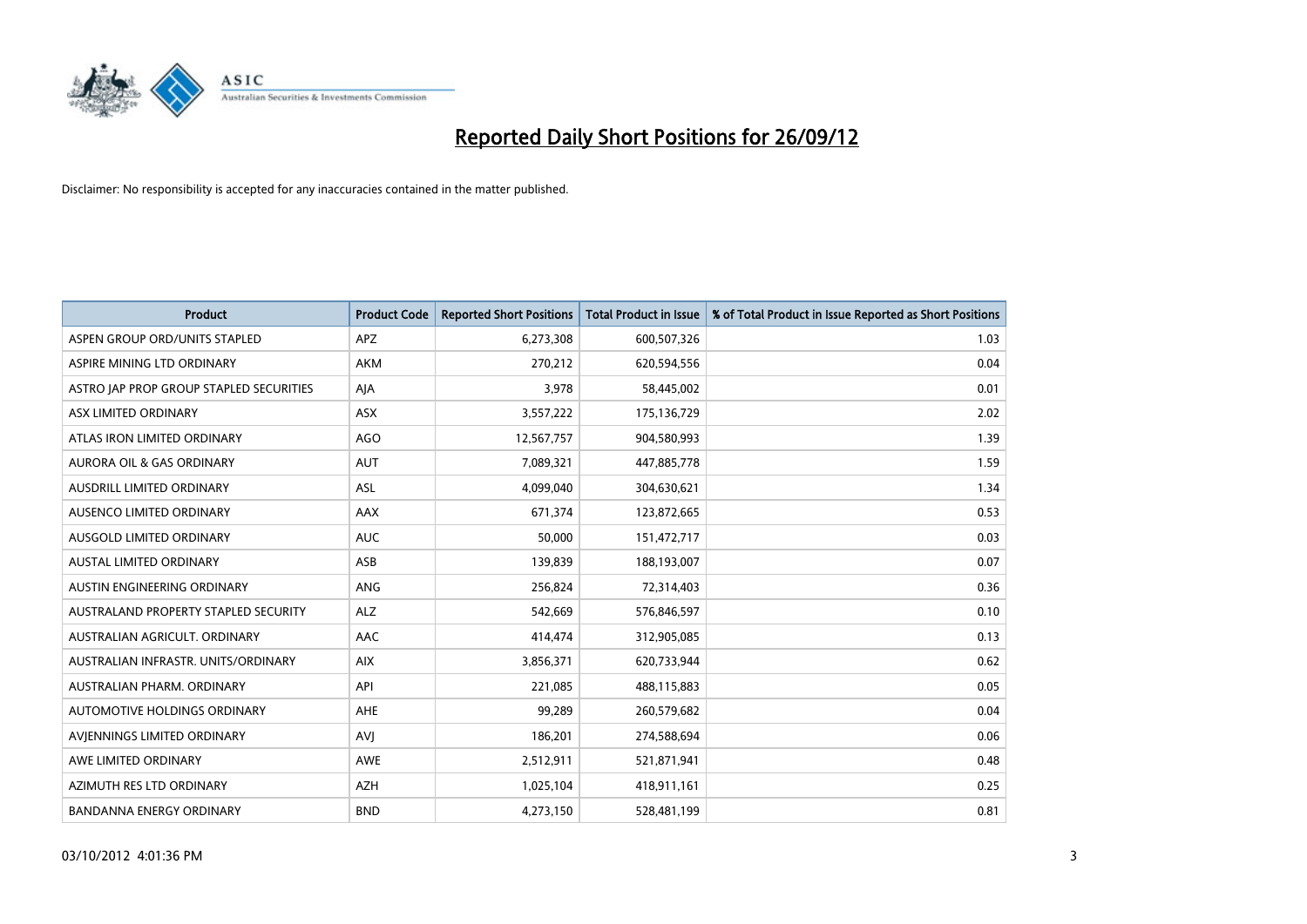

| <b>Product</b>                       | <b>Product Code</b> | <b>Reported Short Positions</b> | <b>Total Product in Issue</b> | % of Total Product in Issue Reported as Short Positions |
|--------------------------------------|---------------------|---------------------------------|-------------------------------|---------------------------------------------------------|
| BANK OF QUEENSLAND. ORDINARY         | <b>BOQ</b>          | 9,009,220                       | 308,797,224                   | 2.91                                                    |
| BANNERMAN RESOURCES ORDINARY         | <b>BMN</b>          | 10,000                          | 302,069,772                   | 0.00                                                    |
| <b>BASE RES LIMITED ORDINARY</b>     | <b>BSE</b>          | 1,018,258                       | 460,440,029                   | 0.23                                                    |
| BATHURST RESOURCES ORDINARY          | <b>BTU</b>          | 42,090,489                      | 696,747,997                   | 6.03                                                    |
| <b>BC IRON LIMITED ORDINARY</b>      | <b>BCI</b>          | 25,050                          | 103,861,000                   | 0.02                                                    |
| BEACH ENERGY LIMITED ORDINARY        | <b>BPT</b>          | 26,579,049                      | 1,256,183,762                 | 2.12                                                    |
| BEADELL RESOURCE LTD ORDINARY        | <b>BDR</b>          | 14,754,845                      | 724,704,752                   | 2.03                                                    |
| BENDIGO AND ADELAIDE ORDINARY        | <b>BEN</b>          | 9,266,851                       | 396,683,741                   | 2.35                                                    |
| BERKELEY RESOURCES ORDINARY          | <b>BKY</b>          | 179,246                         | 179,393,273                   | 0.10                                                    |
| <b>BHP BILLITON LIMITED ORDINARY</b> | <b>BHP</b>          | 10,677,016                      | 3,211,691,105                 | 0.30                                                    |
| <b>BILLABONG ORDINARY</b>            | <b>BBG</b>          | 1,585,049                       | 478,944,292                   | 0.34                                                    |
| <b>BIOTA HOLDINGS ORDINARY</b>       | <b>BTA</b>          | 456,716                         | 182,763,651                   | 0.24                                                    |
| <b>BLACKTHORN RESOURCES ORDINARY</b> | <b>BTR</b>          | 312,633                         | 164,285,950                   | 0.19                                                    |
| <b>BLUESCOPE STEEL LTD ORDINARY</b>  | <b>BSL</b>          | 22,637,763                      | 3,349,185,247                 | 0.67                                                    |
| <b>BOART LONGYEAR ORDINARY</b>       | <b>BLY</b>          | 5,574,306                       | 461,163,412                   | 1.19                                                    |
| <b>BOOM LOGISTICS ORDINARY</b>       | <b>BOL</b>          | 806                             | 468,663,585                   | 0.00                                                    |
| BORAL LIMITED. ORDINARY              | <b>BLD</b>          | 43,465,247                      | 758,572,140                   | 5.74                                                    |
| <b>BRADKEN LIMITED ORDINARY</b>      | <b>BKN</b>          | 5,482,819                       | 169,240,662                   | 3.25                                                    |
| <b>BRAMBLES LIMITED ORDINARY</b>     | <b>BXB</b>          | 3,966,436                       | 1,555,204,787                 | 0.24                                                    |
| BREVILLE GROUP LTD ORDINARY          | <b>BRG</b>          | 68,658                          | 130,095,322                   | 0.05                                                    |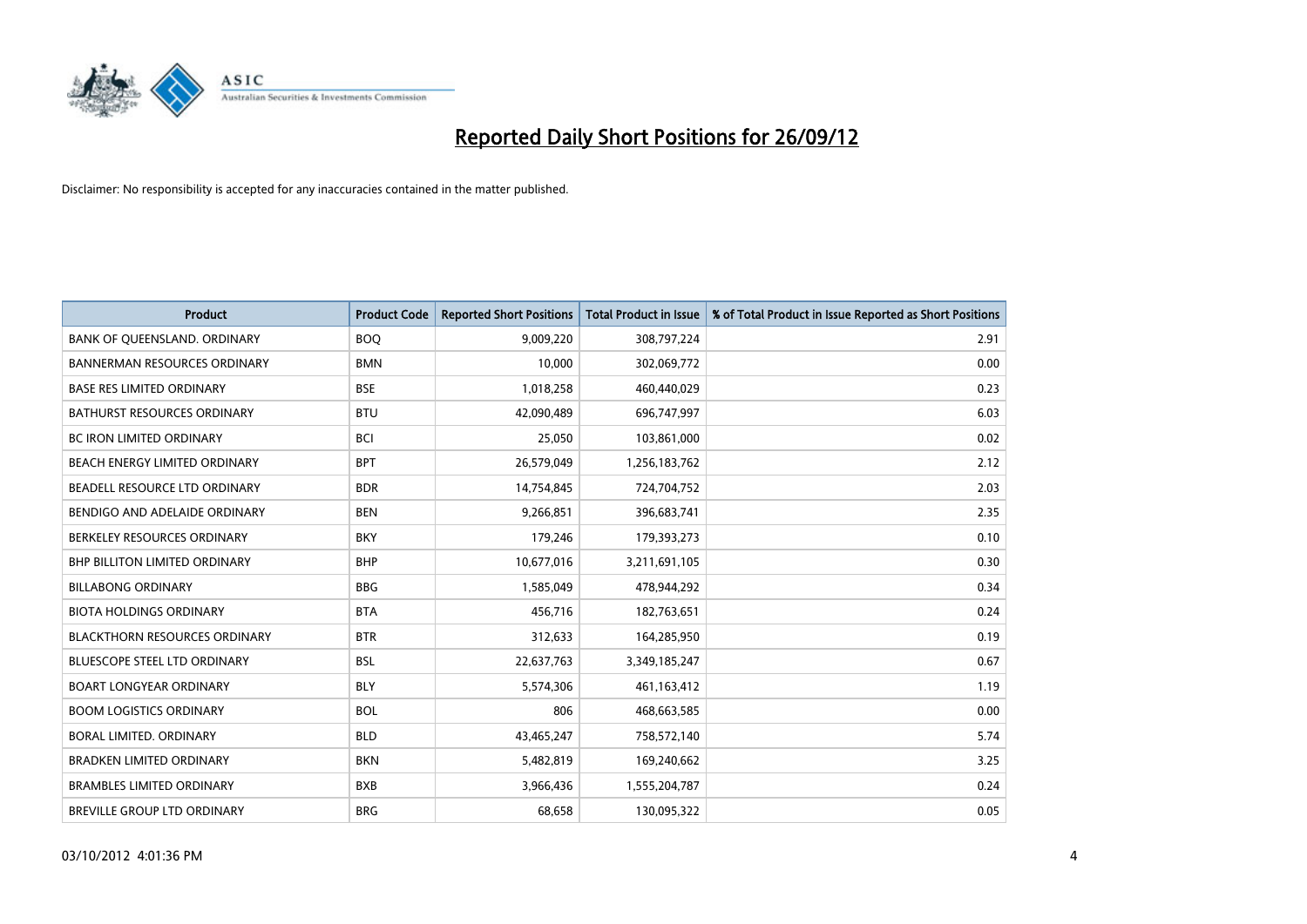

| <b>Product</b>                           | <b>Product Code</b> | <b>Reported Short Positions</b> | <b>Total Product in Issue</b> | % of Total Product in Issue Reported as Short Positions |
|------------------------------------------|---------------------|---------------------------------|-------------------------------|---------------------------------------------------------|
| <b>BRICKWORKS LIMITED ORDINARY</b>       | <b>BKW</b>          | 13,730                          | 147,567,333                   | 0.01                                                    |
| BT INVESTMENT MNGMNT ORDINARY            | <b>BTT</b>          | 378,941                         | 267,906,977                   | 0.14                                                    |
| <b>BUCCANEER ENERGY LTD ORDINARY</b>     | <b>BCC</b>          | 3,300,662                       | 1,321,445,371                 | 0.25                                                    |
| <b>BURU ENERGY ORDINARY</b>              | <b>BRU</b>          | 10,037,537                      | 251,032,144                   | 3.98                                                    |
| <b>BWP TRUST ORDINARY UNITS</b>          | <b>BWP</b>          | 4,409,595                       | 533,645,790                   | 0.82                                                    |
| CABCHARGE AUSTRALIA ORDINARY             | CAB                 | 5,008,012                       | 120,430,683                   | 4.15                                                    |
| <b>CALIBRE GROUP LTD ORDINARY</b>        | <b>CGH</b>          | 252,799                         | 293,192,506                   | 0.09                                                    |
| CALTEX AUSTRALIA ORDINARY                | <b>CTX</b>          | 3,269,672                       | 270,000,000                   | 1.21                                                    |
| CAPE LAMBERT RES LTD ORDINARY            | <b>CFE</b>          | 533,328                         | 689,108,792                   | 0.08                                                    |
| CARABELLA RES LTD ORDINARY               | <b>CLR</b>          | 83,450                          | 133,642,797                   | 0.07                                                    |
| <b>CARBON ENERGY ORDINARY</b>            | <b>CNX</b>          | 48,071                          | 776,306,566                   | 0.01                                                    |
| CARDNO LIMITED ORDINARY                  | <b>CDD</b>          | 1,868,907                       | 138,578,044                   | 1.35                                                    |
| CARNARVON PETROLEUM ORDINARY             | <b>CVN</b>          | 1,126,156                       | 694,644,634                   | 0.16                                                    |
| CARSALES.COM LTD ORDINARY                | <b>CRZ</b>          | 15,439,775                      | 235,089,159                   | 6.55                                                    |
| CENTRO RETAIL AUST ORD/UNIT STAPLED SEC  | <b>CRF</b>          | 17,526,169                      | 1,427,391,696                 | 1.24                                                    |
| <b>CERAMIC FUEL CELLS ORDINARY</b>       | <b>CFU</b>          | 5,464                           | 1,535,476,764                 | 0.00                                                    |
| CFS RETAIL TRUST GRP STAPLED SECURITIES  | <b>CFX</b>          | 48,929,229                      | 2,828,495,659                 | 1.71                                                    |
| CGA MINING LIMITED ORDINARY              | <b>CGX</b>          | 4,711                           | 337,865,726                   | 0.00                                                    |
| CHALLENGER DIV.PRO. STAPLED UNITS        | <b>CDI</b>          | 14,791                          | 214,101,013                   | 0.01                                                    |
| <b>CHALLENGER INFRAST. STAPLED UNITS</b> | <b>CIF</b>          | 598,964                         | 316,223,785                   | 0.19                                                    |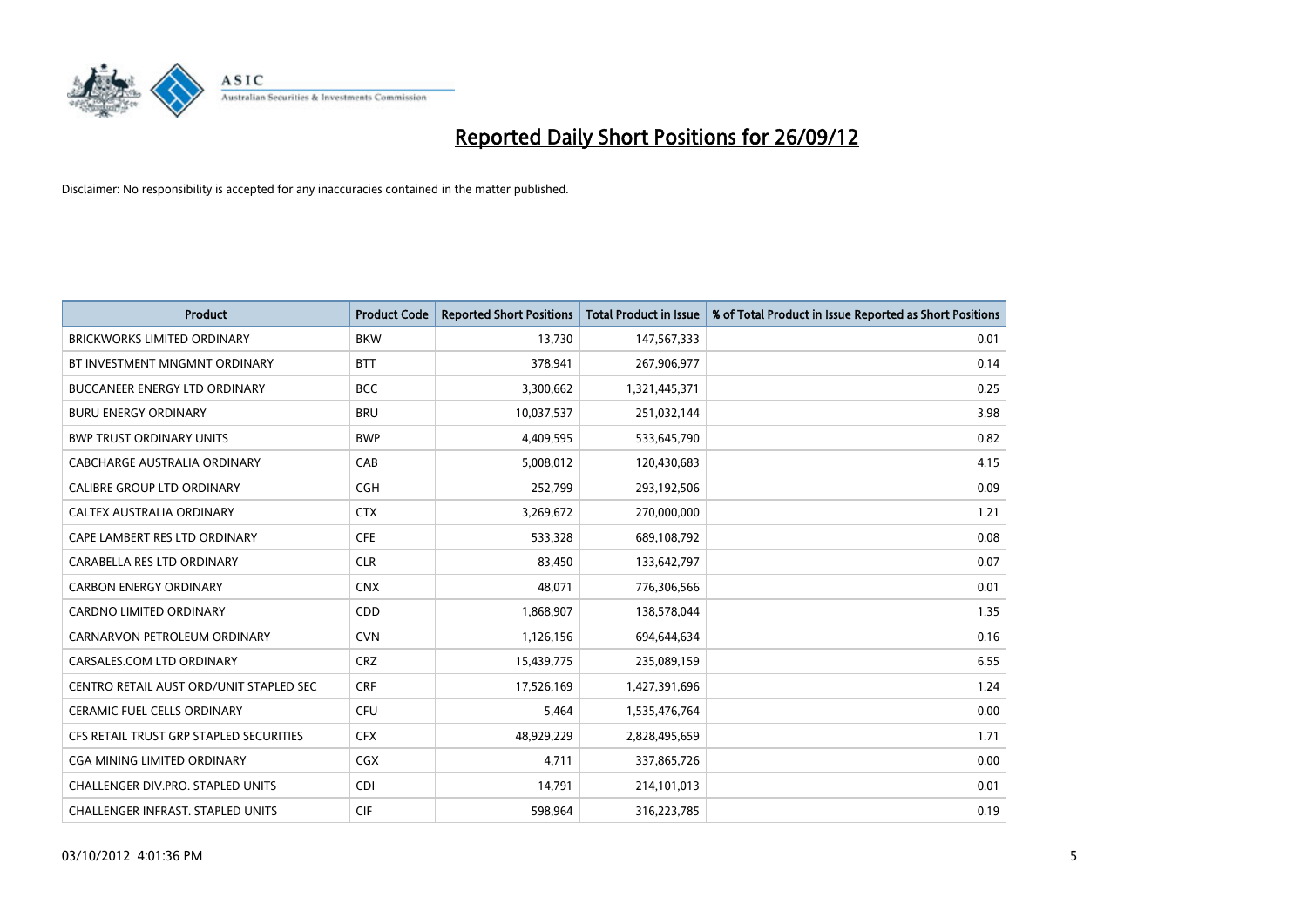

| <b>Product</b>                          | <b>Product Code</b> | <b>Reported Short Positions</b> | <b>Total Product in Issue</b> | % of Total Product in Issue Reported as Short Positions |
|-----------------------------------------|---------------------|---------------------------------|-------------------------------|---------------------------------------------------------|
| <b>CHALLENGER LIMITED ORDINARY</b>      | <b>CGF</b>          | 9,373,417                       | 544,652,710                   | 1.71                                                    |
| CHARTER HALL GROUP STAPLED US PROHIBIT. | <b>CHC</b>          | 208,912                         | 298,546,321                   | 0.06                                                    |
| <b>CHARTER HALL RETAIL UNITS</b>        | <b>COR</b>          | 617,488                         | 299,628,571                   | 0.20                                                    |
| <b>CHORUS LIMITED ORDINARY</b>          | <b>CNU</b>          | 968,951                         | 385,082,123                   | 0.25                                                    |
| CITIGOLD CORP LTD ORDINARY              | <b>CTO</b>          | 1,055,317                       | 1,238,622,051                 | 0.09                                                    |
| <b>CLOUGH LIMITED ORDINARY</b>          | <b>CLO</b>          | 172,468                         | 773,989,006                   | 0.02                                                    |
| CNPR GRP UNITS/ORD STAPLED              | <b>CNP</b>          | 2,537                           | 972,414,514                   | 0.00                                                    |
| COAL OF AFRICA LTD ORDINARY             | <b>CZA</b>          | 904,787                         | 800,951,034                   | 0.12                                                    |
| <b>COALSPUR MINES LTD ORDINARY</b>      | <b>CPL</b>          | 12,809,666                      | 620,729,899                   | 2.06                                                    |
| COCA-COLA AMATIL ORDINARY               | <b>CCL</b>          | 4,763,206                       | 761,319,007                   | 0.61                                                    |
| COCHLEAR LIMITED ORDINARY               | <b>COH</b>          | 4,767,278                       | 56,972,605                    | 8.36                                                    |
| COCKATOO COAL ORDINARY                  | <b>COK</b>          | 14,123,166                      | 1,016,746,908                 | 1.38                                                    |
| <b>COLLINS FOODS LTD ORDINARY</b>       | <b>CKF</b>          | 23,670                          | 93,000,003                    | 0.03                                                    |
| COMMONWEALTH BANK, ORDINARY             | <b>CBA</b>          | 18,693,255                      | 1,592,154,780                 | 1.14                                                    |
| <b>COMMONWEALTH PROP ORDINARY UNITS</b> | <b>CPA</b>          | 18,767,084                      | 2,347,003,413                 | 0.79                                                    |
| <b>COMPASS RESOURCES ORDINARY</b>       | <b>CMR</b>          | 7,472                           | 1,403,744,100                 | 0.00                                                    |
| COMPUTERSHARE LTD ORDINARY              | <b>CPU</b>          | 7,816,891                       | 555,664,059                   | 1.40                                                    |
| CONSOLIDATED MEDIA, ORDINARY            | <b>CMI</b>          | 163,916                         | 561,834,996                   | 0.03                                                    |
| CONTINENTAL COAL LTD ORDINARY           | CCC                 | 983                             | 445,894,046                   | 0.00                                                    |
| <b>COOPER ENERGY LTD ORDINARY</b>       | <b>COE</b>          | 757,631                         | 328,694,257                   | 0.23                                                    |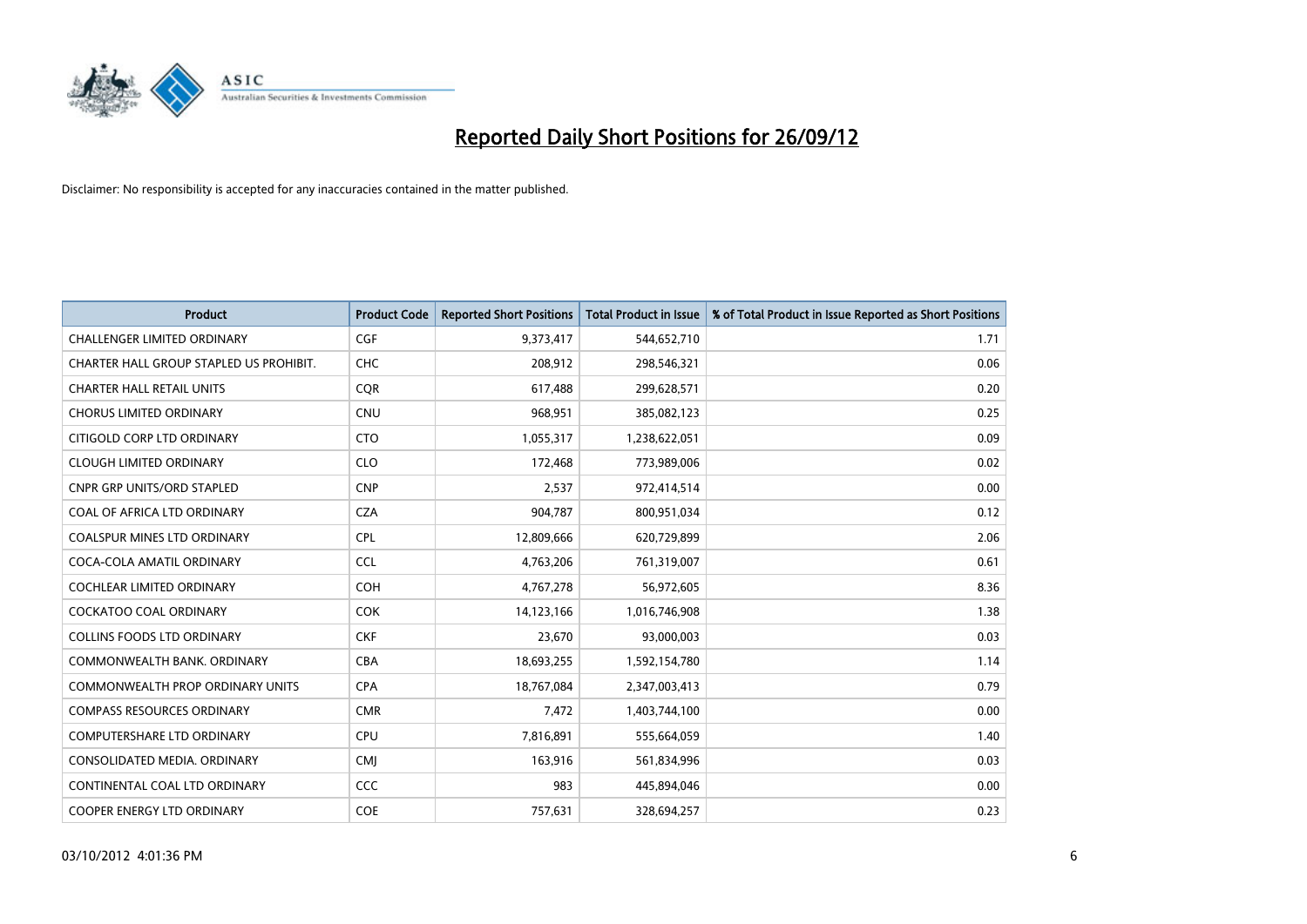

| <b>Product</b>                      | <b>Product Code</b> | <b>Reported Short Positions</b> | <b>Total Product in Issue</b> | % of Total Product in Issue Reported as Short Positions |
|-------------------------------------|---------------------|---------------------------------|-------------------------------|---------------------------------------------------------|
| <b>CREDIT CORP GROUP ORDINARY</b>   | <b>CCP</b>          | 40,430                          | 45,612,704                    | 0.09                                                    |
| CROMWELL PROP STAPLED SECURITIES    | <b>CMW</b>          | 186,382                         | 1,172,863,454                 | 0.02                                                    |
| <b>CROWN LIMITED ORDINARY</b>       | <b>CWN</b>          | 7,451,585                       | 728,394,185                   | 1.00                                                    |
| <b>CSG LIMITED ORDINARY</b>         | CSV                 | 907,818                         | 282,567,499                   | 0.31                                                    |
| <b>CSL LIMITED ORDINARY</b>         | <b>CSL</b>          | 3,832,177                       | 505,283,826                   | 0.75                                                    |
| <b>CSR LIMITED ORDINARY</b>         | <b>CSR</b>          | 43,925,985                      | 506,000,315                   | 8.67                                                    |
| <b>CUDECO LIMITED ORDINARY</b>      | <b>CDU</b>          | 4,779,252                       | 188,183,961                   | 2.56                                                    |
| <b>CUE ENERGY RESOURCE ORDINARY</b> | <b>CUE</b>          | 24,777                          | 698,119,720                   | 0.00                                                    |
| DART ENERGY LTD ORDINARY            | <b>DTE</b>          | 16,319,907                      | 769,340,406                   | 2.11                                                    |
| DAVID JONES LIMITED ORDINARY        | <b>DIS</b>          | 54,462,640                      | 528,655,600                   | 10.27                                                   |
| DECMIL GROUP LIMITED ORDINARY       | <b>DCG</b>          | 1,089,776                       | 167,567,757                   | 0.67                                                    |
| DEXUS PROPERTY GROUP STAPLED UNITS  | <b>DXS</b>          | 10,930,447                      | 4,839,024,176                 | 0.22                                                    |
| DISCOVERY METALS LTD ORDINARY       | <b>DML</b>          | 12,140,121                      | 484,771,941                   | 2.52                                                    |
| DOMINO PIZZA ENTERPR ORDINARY       | <b>DMP</b>          | 304,281                         | 70,092,674                    | 0.43                                                    |
| DORAY MINERALS LTD ORDINARY         | <b>DRM</b>          | 104,464                         | 81,626,525                    | 0.13                                                    |
| DOWNER EDI LIMITED ORDINARY         | <b>DOW</b>          | 9,144,225                       | 429,100,296                   | 2.13                                                    |
| DRILLSEARCH ENERGY ORDINARY         | <b>DLS</b>          | 2,068,172                       | 386,468,803                   | 0.53                                                    |
| DUET GROUP STAPLED US PROHIBIT.     | <b>DUE</b>          | 6,761,271                       | 1,116,638,606                 | 0.61                                                    |
| DULUXGROUP LIMITED ORDINARY         | <b>DLX</b>          | 8,259,982                       | 368,984,902                   | 2.25                                                    |
| <b>DWS LTD ORDINARY</b>             | <b>DWS</b>          | 999                             | 132,362,763                   | 0.00                                                    |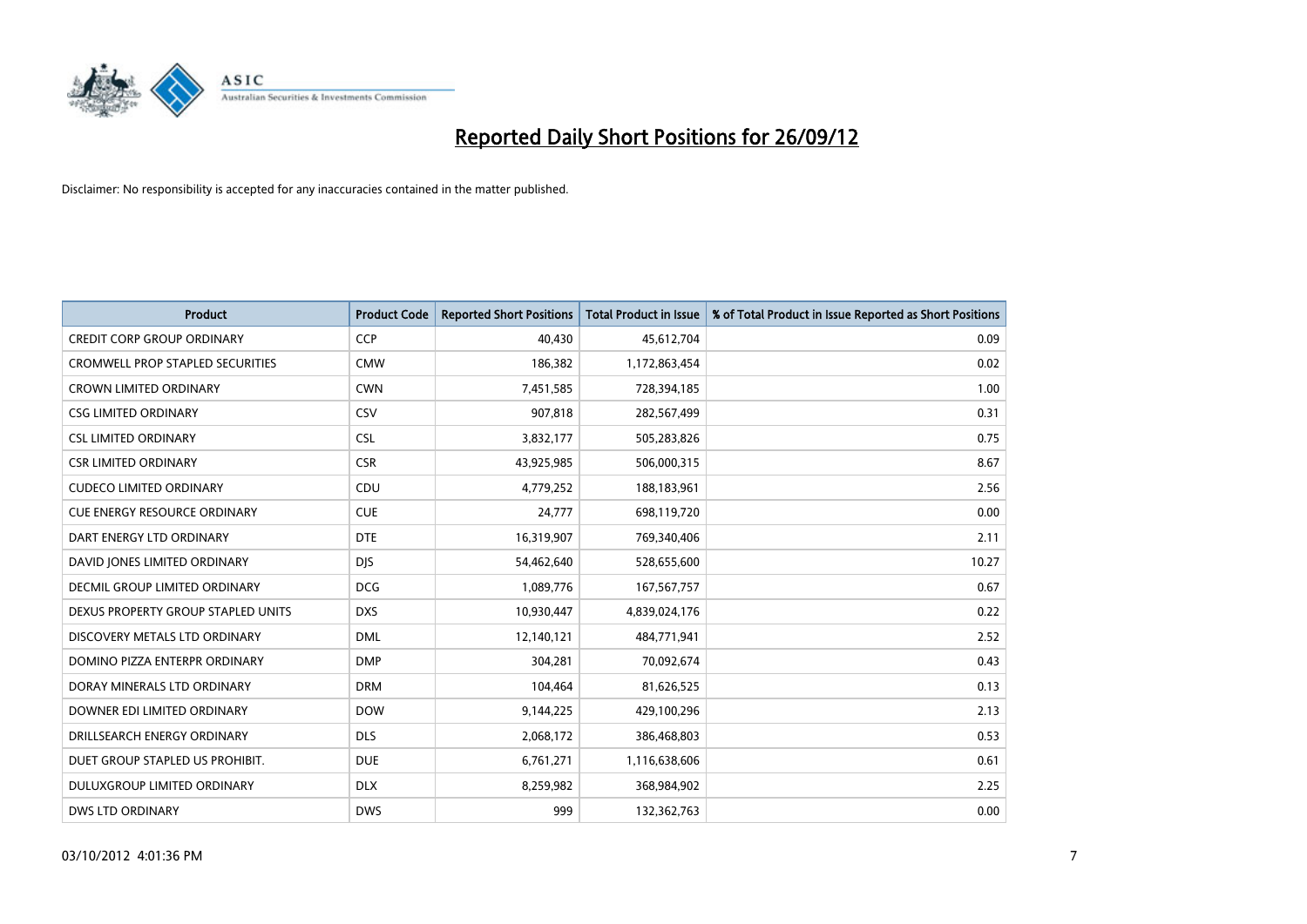

| <b>Product</b>                        | <b>Product Code</b> | <b>Reported Short Positions</b> | <b>Total Product in Issue</b> | % of Total Product in Issue Reported as Short Positions |
|---------------------------------------|---------------------|---------------------------------|-------------------------------|---------------------------------------------------------|
| ECHO ENTERTAINMENT ORDINARY           | <b>EGP</b>          | 15,776,087                      | 825,672,730                   | 1.90                                                    |
| ELDERS LIMITED ORDINARY               | <b>ELD</b>          | 17,962,503                      | 448,598,480                   | 4.00                                                    |
| ELEMENTAL MINERALS ORDINARY           | <b>ELM</b>          | 112,166                         | 243,614,280                   | 0.04                                                    |
| ELEMENTOS LIMITED ORDINARY            | <b>ELT</b>          | 16                              | 82,383,526                    | 0.00                                                    |
| <b>EMECO HOLDINGS ORDINARY</b>        | <b>EHL</b>          | 4,042,252                       | 631,237,586                   | 0.64                                                    |
| <b>ENDEAVOUR MIN CORP CDI 1:1</b>     | <b>EVR</b>          | 277,462                         | 119,771,509                   | 0.22                                                    |
| ENERGY RESOURCES ORDINARY 'A'         | <b>ERA</b>          | 6,785,879                       | 517,725,062                   | 1.29                                                    |
| ENERGY WORLD CORPOR. ORDINARY         | <b>EWC</b>          | 19,373,178                      | 1,734,166,672                 | 1.13                                                    |
| <b>ENVESTRA LIMITED ORDINARY</b>      | <b>ENV</b>          | 16,838,392                      | 1,572,392,111                 | 1.06                                                    |
| EQUATORIAL RES LTD ORDINARY           | EQX                 | 45,575                          | 117,235,353                   | 0.04                                                    |
| EVOLUTION MINING LTD ORDINARY         | <b>EVN</b>          | 1,449,978                       | 707,605,713                   | 0.20                                                    |
| <b>EXCO RESOURCES LTD ORDINARY</b>    | EXS                 | 30                              | 367,244,187                   | 0.00                                                    |
| FAIRFAX MEDIA LTD ORDINARY            | <b>FXI</b>          | 274,369,436                     | 2,351,955,725                 | 11.67                                                   |
| <b>FAR LTD ORDINARY</b>               | <b>FAR</b>          | 21,000,000                      | 2,499,846,742                 | 0.84                                                    |
| FISHER & PAYKEL APP. ORDINARY         | <b>FPA</b>          | 250,000                         | 724,235,162                   | 0.03                                                    |
| FISHER & PAYKEL H. ORDINARY           | <b>FPH</b>          | 34,877                          | 538,087,084                   | 0.01                                                    |
| FKP PROPERTY GROUP STAPLED SECURITIES | <b>FKP</b>          | 77,114,353                      | 1,969,802,508                 | 3.91                                                    |
| FLEETWOOD CORP ORDINARY               | <b>FWD</b>          | 1,299,169                       | 59,304,823                    | 2.18                                                    |
| FLETCHER BUILDING ORDINARY            | <b>FBU</b>          | 10,305,875                      | 682,866,936                   | 1.52                                                    |
| FLEXIGROUP LIMITED ORDINARY           | <b>FXL</b>          | 158,228                         | 286,723,056                   | 0.05                                                    |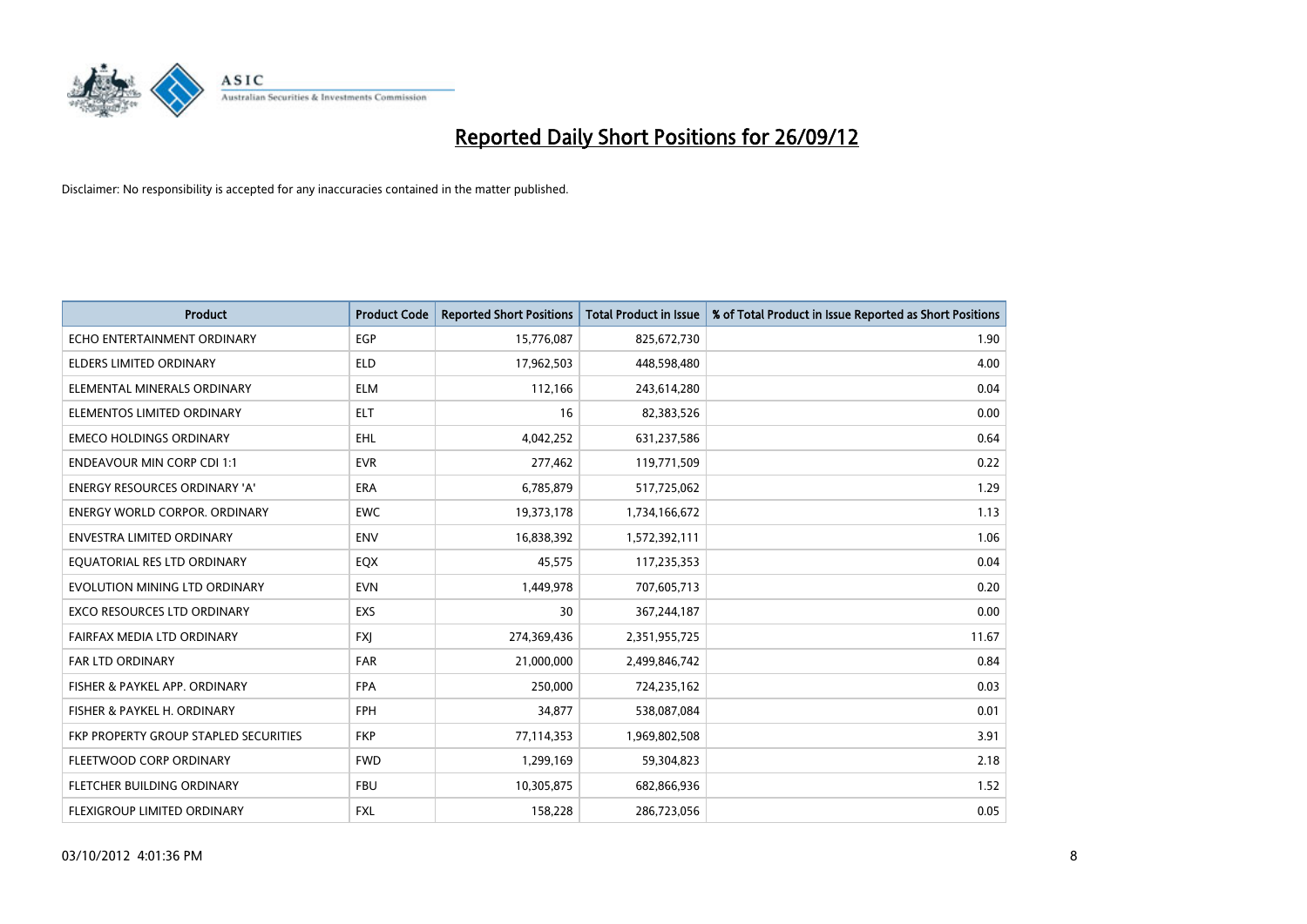

| <b>Product</b>                                   | <b>Product Code</b> | <b>Reported Short Positions</b> | <b>Total Product in Issue</b> | % of Total Product in Issue Reported as Short Positions |
|--------------------------------------------------|---------------------|---------------------------------|-------------------------------|---------------------------------------------------------|
| <b>FLIGHT CENTRE ORDINARY</b>                    | <b>FLT</b>          | 13,421,019                      | 100,142,666                   | 13.39                                                   |
| <b>FLINDERS MINES LTD ORDINARY</b>               | <b>FMS</b>          | 1,000,136                       | 1,821,300,404                 | 0.06                                                    |
| <b>FORGE GROUP LIMITED ORDINARY</b>              | FGE                 | 551,217                         | 86,169,014                    | 0.65                                                    |
| FORTESCUE METALS GRP ORDINARY                    | <b>FMG</b>          | 210,486,604                     | 3,113,798,659                 | 6.75                                                    |
| <b>G.U.D. HOLDINGS ORDINARY</b>                  | GUD                 | 1,218,607                       | 71,341,319                    | 1.70                                                    |
| <b>G8 EDUCATION LIMITED ORDINARY</b>             | <b>GEM</b>          | 451,071                         | 205,303,926                   | 0.22                                                    |
| <b>GALAXY RESOURCES ORDINARY</b>                 | <b>GXY</b>          | 5,561,071                       | 506,359,341                   | 1.11                                                    |
| <b>GENETIC TECHNOLOGIES ORDINARY</b>             | GTG                 | 726,270                         | 464,771,819                   | 0.16                                                    |
| <b>GEODYNAMICS LIMITED ORDINARY</b>              | GDY                 | 850                             | 406,452,608                   | 0.00                                                    |
| <b>GINDALBIE METALS LTD ORDINARY</b>             | GBG                 | 61,069,096                      | 1,247,487,454                 | 4.90                                                    |
| <b>GLOBAL MINING ORDINARY</b>                    | GMI                 | 92,535                          | 181,898,994                   | 0.05                                                    |
| <b>GOODMAN FIELDER, ORDINARY</b>                 | <b>GFF</b>          | 30,808,261                      | 1,955,559,207                 | 1.58                                                    |
| <b>GOODMAN GROUP STAPLED US PROHIBIT.</b>        | <b>GMG</b>          | 10,819,311                      | 1,607,517,309                 | 0.65                                                    |
| <b>GPT GROUP STAPLED SEC.</b>                    | <b>GPT</b>          | 5,627,894                       | 1,766,785,075                 | 0.32                                                    |
| <b>GRAINCORP LIMITED A CLASS ORDINARY</b>        | <b>GNC</b>          | 3,919,521                       | 210,467,800                   | 1.87                                                    |
| <b>GRANGE RESOURCES, ORDINARY</b>                | GRR                 | 2,800,447                       | 1,155,487,102                 | 0.23                                                    |
| <b>GREENLAND MIN EN LTD ORDINARY</b>             | GGG                 | 3,556,349                       | 416,590,488                   | 0.85                                                    |
| <b>GROWTHPOINT PROPERTY ORD/UNIT STAPLED SEC</b> | GOZ                 | 2,089                           | 390,146,636                   | 0.00                                                    |
| <b>GRYPHON MINERALS LTD ORDINARY</b>             | GRY                 | 20,589,965                      | 348,264,983                   | 5.89                                                    |
| <b>GUILDFORD COAL LTD ORDINARY</b>               | <b>GUF</b>          | 2,188,321                       | 521,046,899                   | 0.41                                                    |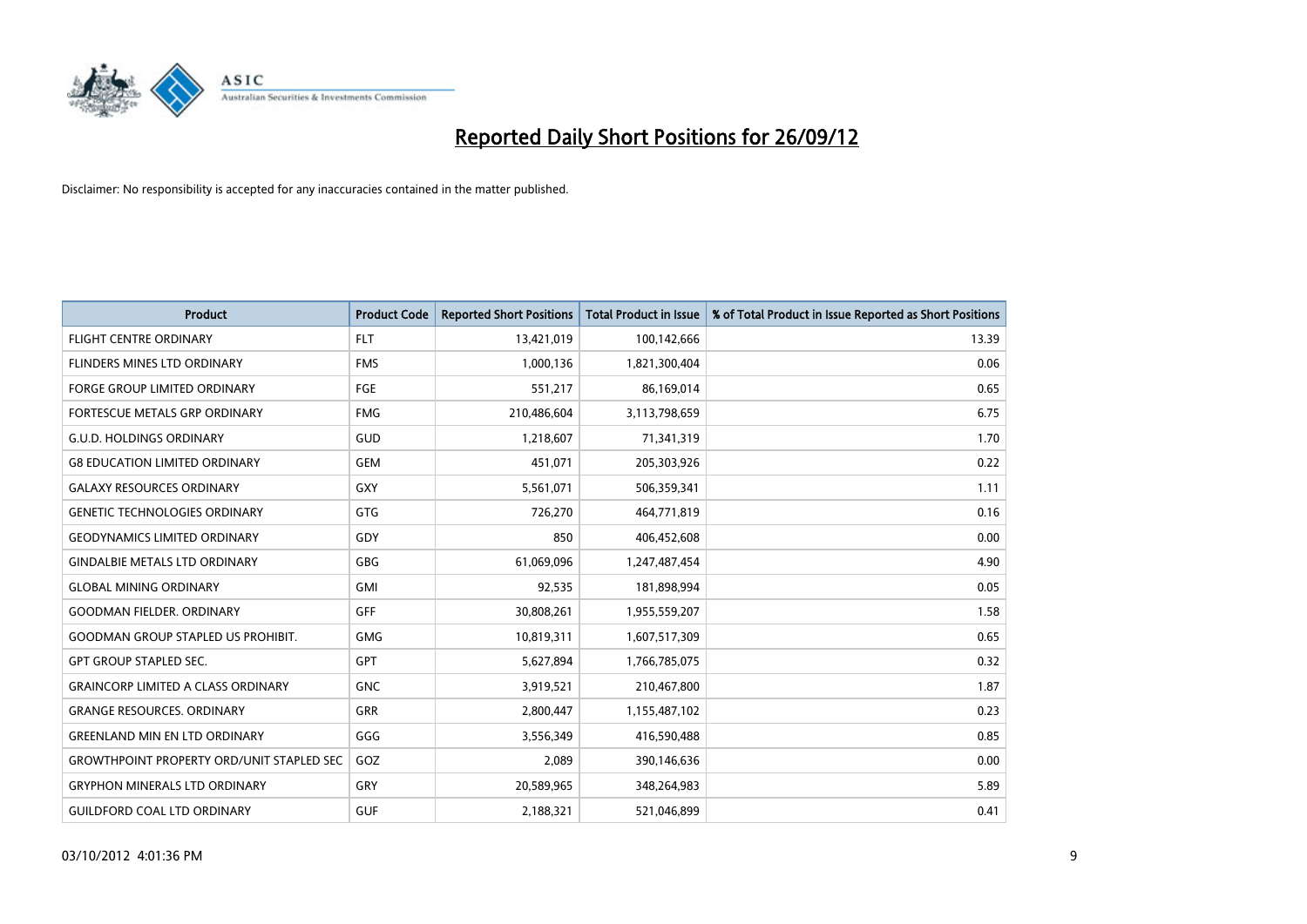

| <b>Product</b>                        | <b>Product Code</b> | <b>Reported Short Positions</b> | <b>Total Product in Issue</b> | % of Total Product in Issue Reported as Short Positions |
|---------------------------------------|---------------------|---------------------------------|-------------------------------|---------------------------------------------------------|
| <b>GUIARAT NRE COAL LTD ORDINARY</b>  | <b>GNM</b>          | 8,100                           | 1,123,137,858                 | 0.00                                                    |
| <b>GUNNS LIMITED ORDINARY</b>         | <b>GNS</b>          | 51,528,090                      | 848,401,559                   | 6.06                                                    |
| <b>GWA GROUP LTD ORDINARY</b>         | <b>GWA</b>          | 10,889,810                      | 302,005,514                   | 3.60                                                    |
| HARVEY NORMAN ORDINARY                | <b>HVN</b>          | 93,071,217                      | 1,062,316,784                 | 8.75                                                    |
| HASTIE GROUP LIMITED ORDINARY         | <b>HST</b>          | 233,914                         | 137,353,504                   | 0.17                                                    |
| HASTINGS DIVERSIFIED STAPLED SECURITY | <b>HDF</b>          | 342,398                         | 530,001,072                   | 0.06                                                    |
| <b>HENDERSON GROUP CDI 1:1</b>        | <b>HGG</b>          | 6,826,877                       | 703,767,300                   | 0.95                                                    |
| HFA HOLDINGS LIMITED ORDINARY         | <b>HFA</b>          | 3,809                           | 117,332,831                   | 0.00                                                    |
| HILLGROVE RES LTD ORDINARY            | <b>HGO</b>          | 2,652,804                       | 1,022,760,221                 | 0.26                                                    |
| HILLS HOLDINGS LTD ORDINARY           | <b>HIL</b>          | 2,606,712                       | 246,500,444                   | 1.05                                                    |
| HORIZON OIL LIMITED ORDINARY          | <b>HZN</b>          | 23,567,867                      | 1,130,811,515                 | 2.08                                                    |
| <b>ICON ENERGY LIMITED ORDINARY</b>   | <b>ICN</b>          | 72                              | 469,301,394                   | 0.00                                                    |
| ILUKA RESOURCES ORDINARY              | ILU                 | 47,770,865                      | 418,700,517                   | 11.36                                                   |
| <b>IMDEX LIMITED ORDINARY</b>         | <b>IMD</b>          | 1,930,615                       | 208,235,426                   | 0.93                                                    |
| IMF (AUSTRALIA) LTD ORDINARY          | <b>IMF</b>          | 64,071                          | 123,828,193                   | 0.05                                                    |
| <b>INCITEC PIVOT ORDINARY</b>         | <b>IPL</b>          | 2,025,725                       | 1,628,730,107                 | 0.11                                                    |
| INDEPENDENCE GROUP ORDINARY           | <b>IGO</b>          | 11,729,868                      | 232,882,535                   | 5.04                                                    |
| INDOPHIL RESOURCES ORDINARY           | <b>IRN</b>          | 1,180,802                       | 1,203,146,194                 | 0.10                                                    |
| <b>INDUSTREA LIMITED ORDINARY</b>     | <b>IDL</b>          | 8,129,275                       | 370,268,218                   | 2.19                                                    |
| INFIGEN ENERGY STAPLED SECURITIES     | <b>IFN</b>          | 3,245,373                       | 762,265,972                   | 0.42                                                    |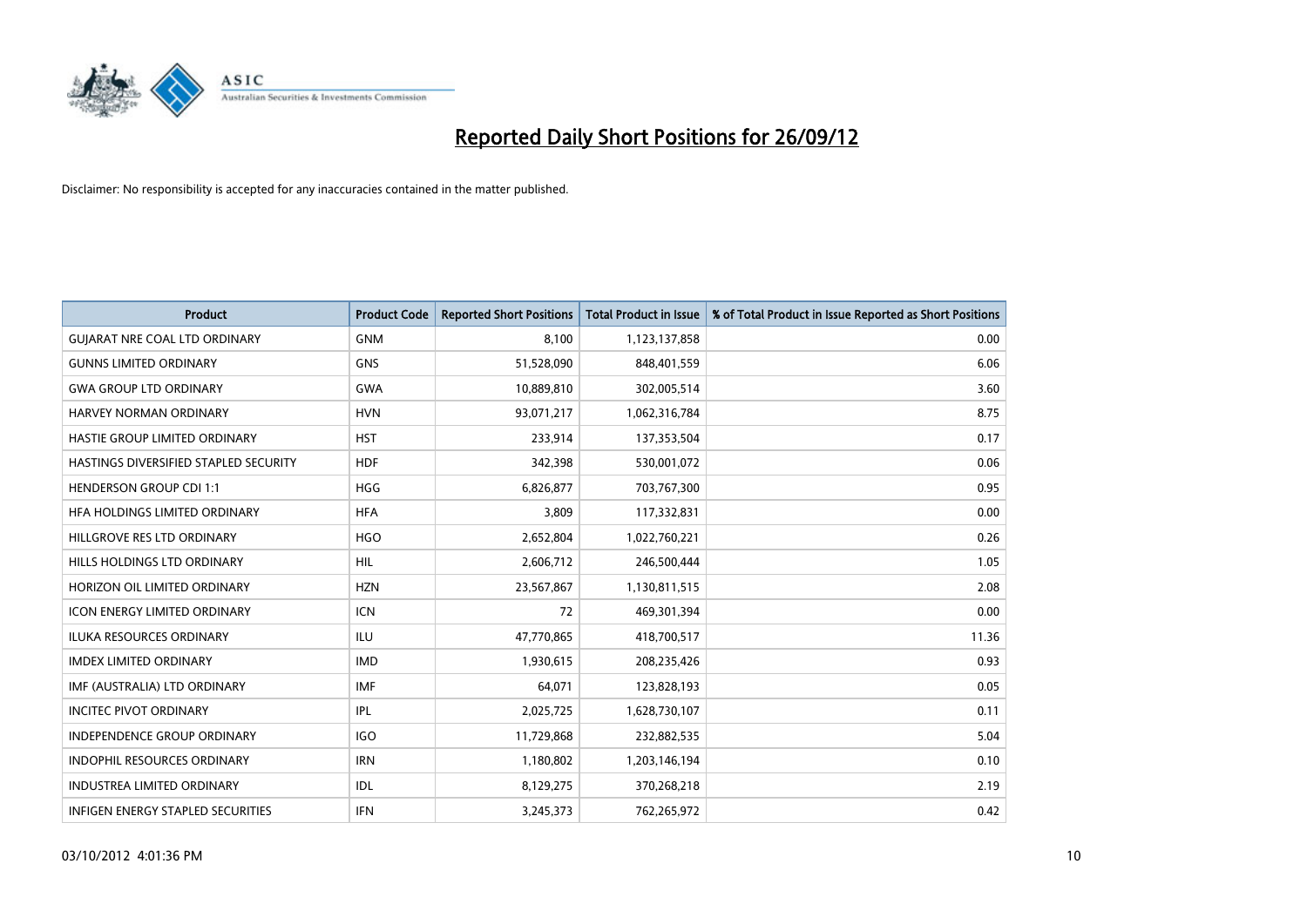

| <b>Product</b>                                | <b>Product Code</b> | <b>Reported Short Positions</b> | <b>Total Product in Issue</b> | % of Total Product in Issue Reported as Short Positions |
|-----------------------------------------------|---------------------|---------------------------------|-------------------------------|---------------------------------------------------------|
| <b>INSURANCE AUSTRALIA ORDINARY</b>           | <b>IAG</b>          | 7,367,564                       | 2,079,034,021                 | 0.35                                                    |
| INTEGRA MINING LTD. ORDINARY                  | IGR.                | 1,466,887                       | 934,440,899                   | 0.14                                                    |
| <b>INTREPID MINES ORDINARY</b>                | <b>IAU</b>          | 6,868,771                       | 553,721,671                   | 1.25                                                    |
| <b>INVESTA OFFICE FUND STAPLED SECURITIES</b> | <b>IOF</b>          | 3,019,091                       | 614,047,458                   | 0.50                                                    |
| <b>INVOCARE LIMITED ORDINARY</b>              | <b>IVC</b>          | 3,312,956                       | 110,030,298                   | 3.00                                                    |
| ION LIMITED ORDINARY                          | <b>ION</b>          | 164,453                         | 256,365,105                   | 0.06                                                    |
| <b>IOOF HOLDINGS LTD ORDINARY</b>             | IFL                 | 2,357,750                       | 229,794,395                   | 1.01                                                    |
| <b>IRESS LIMITED ORDINARY</b>                 | <b>IRE</b>          | 2,396,631                       | 128,620,231                   | 1.88                                                    |
| <b>IRON ORE HOLDINGS ORDINARY</b>             | <b>IOH</b>          | 39,352                          | 161,174,005                   | 0.02                                                    |
| ISHARES MSCI AUS 200 ISHARES MSCI AUS 200     | <b>IOZ</b>          | 11,413                          | 5,705,098                     | 0.20                                                    |
| IVANHOE AUSTRALIA ORDINARY                    | <b>IVA</b>          | 2,436,517                       | 555,476,873                   | 0.42                                                    |
| JAMES HARDIE INDUST CHESS DEPOSITARY INT      | <b>IHX</b>          | 8,912,245                       | 439,542,775                   | 2.00                                                    |
| <b>JB HI-FI LIMITED ORDINARY</b>              | <b>IBH</b>          | 21,549,162                      | 98,850,643                    | 21.81                                                   |
| <b>JUPITER MINES ORDINARY</b>                 | <b>IMS</b>          | 84                              | 2,281,835,383                 | 0.00                                                    |
| <b>KAGARA LTD ORDINARY</b>                    | KZL                 | 2,999,427                       | 798,953,117                   | 0.36                                                    |
| KANGAROO RES LTD ORDINARY                     | <b>KRL</b>          | 51,655                          | 3,434,430,012                 | 0.00                                                    |
| KAROON GAS AUSTRALIA ORDINARY                 | <b>KAR</b>          | 1,564,138                       | 221,420,769                   | 0.71                                                    |
| KATHMANDU HOLD LTD ORDINARY                   | <b>KMD</b>          | 975,079                         | 200,165,940                   | 0.49                                                    |
| <b>KBL MINING LIMITED ORDINARY</b>            | <b>KBL</b>          | 1,820                           | 285,971,456                   | 0.00                                                    |
| KENTOR GOLD LIMITED ORDINARY                  | KGL                 | 275                             | 140,040,563                   | 0.00                                                    |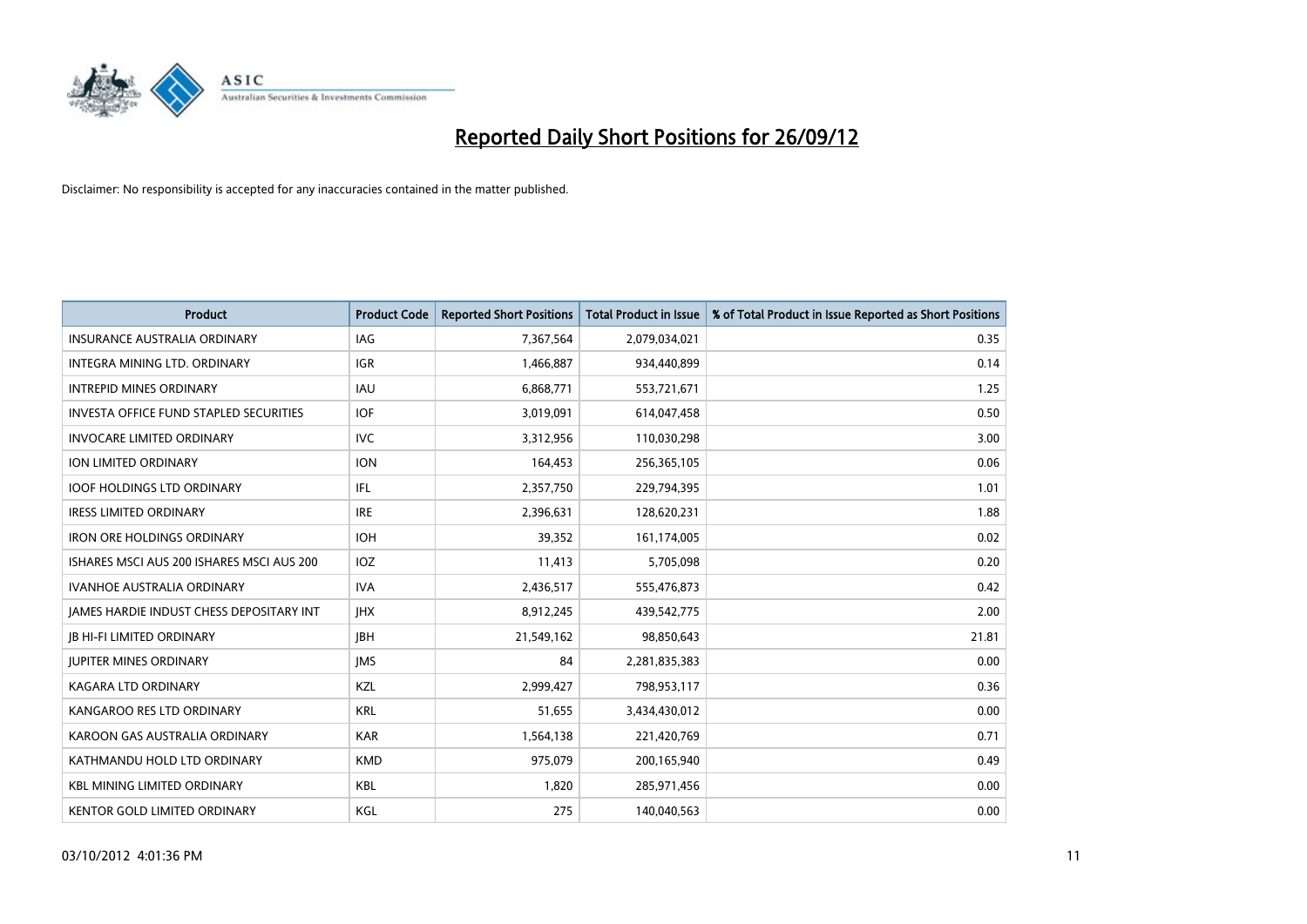

| <b>Product</b>                        | <b>Product Code</b> | <b>Reported Short Positions</b> | <b>Total Product in Issue</b> | % of Total Product in Issue Reported as Short Positions |
|---------------------------------------|---------------------|---------------------------------|-------------------------------|---------------------------------------------------------|
| KINGSGATE CONSOLID. ORDINARY          | <b>KCN</b>          | 8,347,751                       | 151,347,122                   | 5.53                                                    |
| KINGSROSE MINING LTD ORDINARY         | <b>KRM</b>          | 125,072                         | 289,318,617                   | 0.04                                                    |
| LEIGHTON HOLDINGS ORDINARY            | LEI                 | 14,463,066                      | 337,087,596                   | 4.24                                                    |
| LEND LEASE GROUP UNIT/ORD STAPLED     | LLC                 | 5,449,021                       | 572,789,827                   | 0.96                                                    |
| LINC ENERGY LTD ORDINARY              | <b>LNC</b>          | 34,075,591                      | 504,487,631                   | 6.75                                                    |
| LIQUEFIED NATURAL ORDINARY            | LNG                 | 272,800                         | 267,699,015                   | 0.10                                                    |
| LYNAS CORPORATION ORDINARY            | <b>LYC</b>          | 232,301,720                     | 1,716,129,131                 | 13.53                                                   |
| <b>M2 TELECOMMUNICATION ORDINARY</b>  | <b>MTU</b>          | 3,809,627                       | 156,806,954                   | 2.44                                                    |
| MACA LIMITED ORDINARY                 | <b>MLD</b>          | 78,703                          | 150,000,000                   | 0.05                                                    |
| <b>MACMAHON HOLDINGS ORDINARY</b>     | <b>MAH</b>          | 4,789,279                       | 741,316,038                   | 0.65                                                    |
| MACQ ATLAS ROADS GRP ORDINARY STAPLED | <b>MQA</b>          | 4,511,470                       | 478,531,436                   | 0.94                                                    |
| MACQUARIE GROUP LTD ORDINARY          | <b>MOG</b>          | 7,748,669                       | 339,207,464                   | 2.28                                                    |
| MAGELLAN FIN GRP LTD ORDINARY         | <b>MFG</b>          | 7,851                           | 152,558,341                   | 0.01                                                    |
| MAGELLAN FLAGSHIP ORDINARY            | <b>MFF</b>          | 220                             | 344,844,354                   | 0.00                                                    |
| MARENGO MINING ORDINARY               | <b>MGO</b>          | 39,850                          | 1,137,720,551                 | 0.00                                                    |
| MARMOTA ENERGY LTD ORDINARY           | <b>MEU</b>          | 1,137,242                       | 158,367,450                   | 0.72                                                    |
| <b>MATRIX C &amp; E LTD ORDINARY</b>  | <b>MCE</b>          | 1,040,140                       | 94,555,428                    | 1.11                                                    |
| <b>MAVERICK DRILLING ORDINARY</b>     | <b>MAD</b>          | 4,514,165                       | 452,726,751                   | 0.99                                                    |
| MCMILLAN SHAKESPEARE ORDINARY         | <b>MMS</b>          | 11,399                          | 74,523,965                    | 0.01                                                    |
| MEDUSA MINING LTD ORDINARY            | <b>MML</b>          | 1,425,744                       | 188,903,911                   | 0.75                                                    |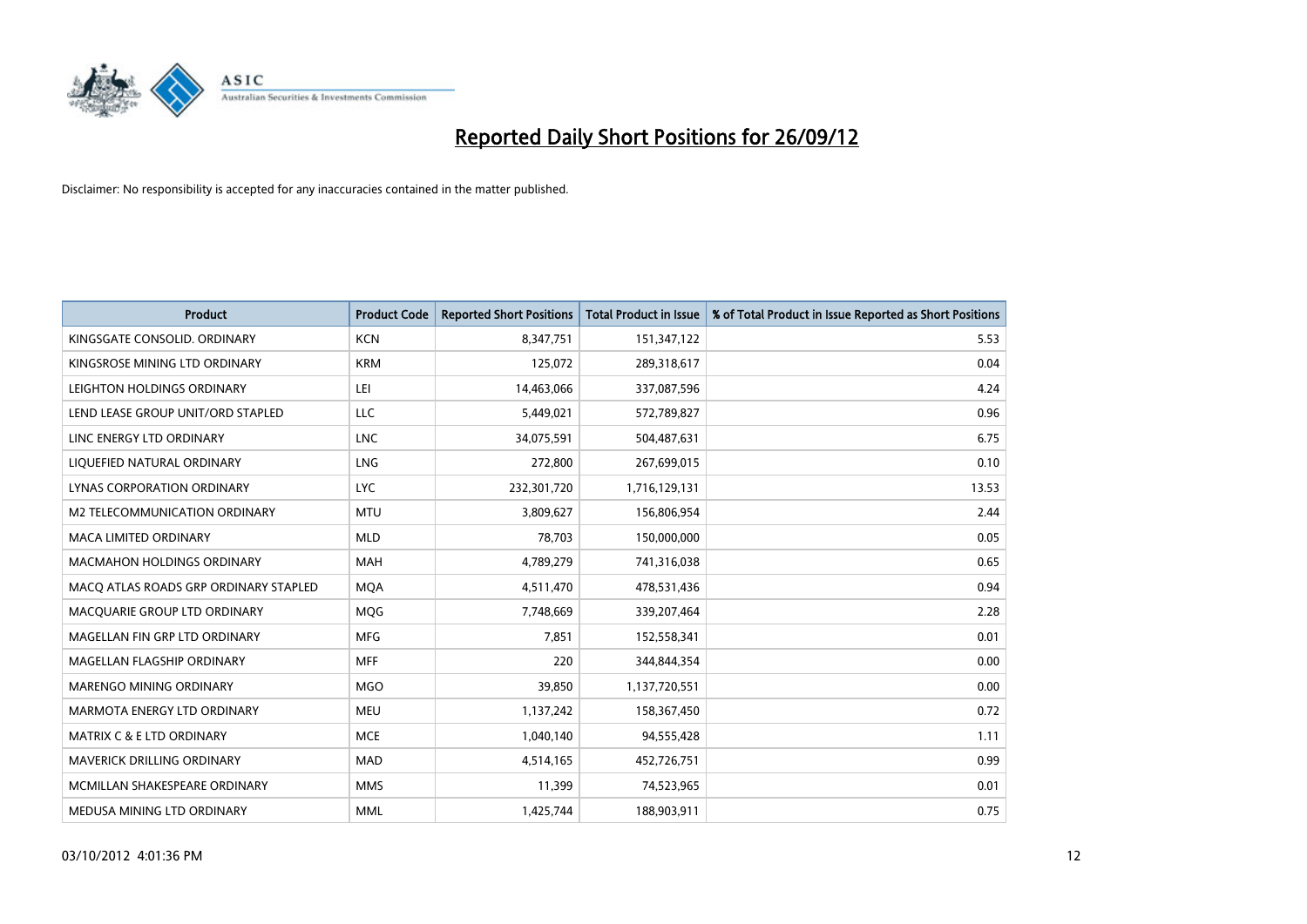

| <b>Product</b>                    | <b>Product Code</b> | <b>Reported Short Positions</b> | <b>Total Product in Issue</b> | % of Total Product in Issue Reported as Short Positions |
|-----------------------------------|---------------------|---------------------------------|-------------------------------|---------------------------------------------------------|
| MELBOURNE IT LIMITED ORDINARY     | <b>MLB</b>          | 395,280                         | 81,965,992                    | 0.48                                                    |
| MEO AUSTRALIA LTD ORDINARY        | <b>MEO</b>          | 5,177,366                       | 539,913,260                   | 0.96                                                    |
| <b>MERMAID MARINE ORDINARY</b>    | <b>MRM</b>          | 1,698,352                       | 221,618,033                   | 0.77                                                    |
| MESOBLAST LIMITED ORDINARY        | <b>MSB</b>          | 18,232,384                      | 284,478,361                   | 6.42                                                    |
| METALS X LIMITED ORDINARY         | <b>MLX</b>          | 1,761,091                       | 1,316,663,257                 | 0.14                                                    |
| METCASH LIMITED ORDINARY          | <b>MTS</b>          | 51,115,106                      | 880,704,786                   | 5.85                                                    |
| METMINCO LIMITED ORDINARY         | <b>MNC</b>          | 264,456                         | 1,749,541,573                 | 0.02                                                    |
| MICLYN EXP OFFSHR ORDINARY        | <b>MIO</b>          | 84,943                          | 278,515,705                   | 0.03                                                    |
| MILTON CORPORATION ORDINARY       | <b>MLT</b>          | 12,800                          | 121,625,655                   | 0.01                                                    |
| MINCOR RESOURCES NL ORDINARY      | <b>MCR</b>          | 1,635,218                       | 188,208,274                   | 0.86                                                    |
| MINERAL DEPOSITS ORDINARY         | <b>MDL</b>          | 409,858                         | 83,538,786                    | 0.49                                                    |
| MINERAL RESOURCES, ORDINARY       | <b>MIN</b>          | 6,131,056                       | 185,006,018                   | 3.32                                                    |
| MIRABELA NICKEL LTD ORDINARY      | <b>MBN</b>          | 14,794,454                      | 876,571,645                   | 1.67                                                    |
| MIRVAC GROUP STAPLED SECURITIES   | <b>MGR</b>          | 24,213,472                      | 3,425,587,451                 | 0.68                                                    |
| MOLOPO ENERGY LTD ORDINARY        | <b>MPO</b>          | 660,044                         | 245,849,711                   | 0.26                                                    |
| MONADELPHOUS GROUP ORDINARY       | <b>MND</b>          | 5,065,150                       | 90,625,742                    | 5.56                                                    |
| MORTGAGE CHOICE LTD ORDINARY      | MOC                 | 2,450,632                       | 122,819,572                   | 2.00                                                    |
| <b>MOUNT GIBSON IRON ORDINARY</b> | <b>MGX</b>          | 3,032,287                       | 1,085,728,430                 | 0.29                                                    |
| MURCHISON METALS LTD ORDINARY     | <b>MMX</b>          | 1,525,217                       | 450,427,346                   | 0.34                                                    |
| <b>MYER HOLDINGS LTD ORDINARY</b> | <b>MYR</b>          | 67,376,892                      | 583,384,551                   | 11.54                                                   |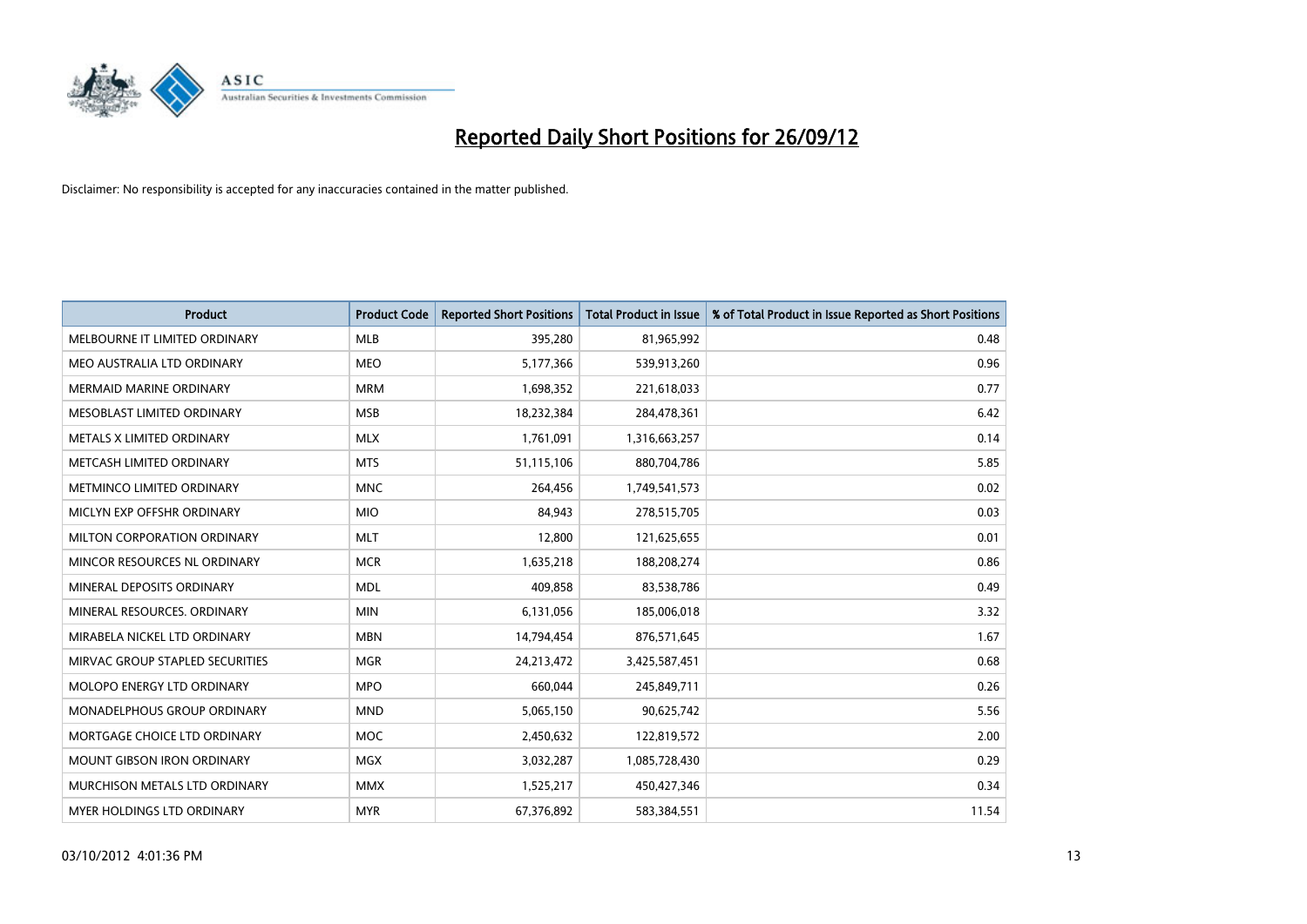

| <b>Product</b>                  | <b>Product Code</b> | <b>Reported Short Positions</b> | <b>Total Product in Issue</b> | % of Total Product in Issue Reported as Short Positions |
|---------------------------------|---------------------|---------------------------------|-------------------------------|---------------------------------------------------------|
| <b>MYSTATE LIMITED ORDINARY</b> | <b>MYS</b>          | 20,991                          | 87,012,663                    | 0.02                                                    |
| NATIONAL AUST. BANK ORDINARY    | <b>NAB</b>          | 9,278,730                       | 2,297,237,138                 | 0.37                                                    |
| NAVITAS LIMITED ORDINARY        | <b>NVT</b>          | 10,064,547                      | 375,318,628                   | 2.70                                                    |
| NEON ENERGY LIMITED ORDINARY    | <b>NEN</b>          | 1,750,159                       | 509,439,518                   | 0.34                                                    |
| NEW HOPE CORPORATION ORDINARY   | <b>NHC</b>          | 2,968,277                       | 830,526,815                   | 0.35                                                    |
| NEW STANDARD ENERGY ORDINARY    | <b>NSE</b>          | 704,864                         | 305,331,847                   | 0.23                                                    |
| NEWCREST MINING ORDINARY        | <b>NCM</b>          | 3,058,233                       | 765,000,000                   | 0.38                                                    |
| NEWS CORP A NON-VOTING CDI      | <b>NWSLV</b>        | 3,380,480                       | 1,558,309,656                 | 0.21                                                    |
| NEWS CORP B VOTING CDI          | <b>NWS</b>          | 1,934,098                       | 798,520,953                   | 0.23                                                    |
| NEWSAT LIMITED ORDINARY         | <b>NWT</b>          | 70,000                          | 233,052,157                   | 0.03                                                    |
| NEXTDC LIMITED ORDINARY         | <b>NXT</b>          | 2,556,916                       | 150,602,388                   | 1.69                                                    |
| NEXUS ENERGY LIMITED ORDINARY   | <b>NXS</b>          | 2,592,400                       | 1,329,821,159                 | 0.19                                                    |
| NIB HOLDINGS LIMITED ORDINARY   | <b>NHF</b>          | 149,714                         | 439,004,182                   | 0.03                                                    |
| NIDO PETROLEUM ORDINARY         | <b>NDO</b>          | 105,313                         | 1,390,829,818                 | 0.01                                                    |
| NOBLE MINERAL RES ORDINARY      | <b>NMG</b>          | 4,536,497                       | 645,522,952                   | 0.70                                                    |
| NORFOLK GROUP ORDINARY          | <b>NFK</b>          | 350                             | 158,890,730                   | 0.00                                                    |
| NORTHERN IRON LTD ORDINARY      | <b>NFE</b>          | 353,204                         | 369,980,113                   | 0.09                                                    |
| NORTHERN STAR ORDINARY          | <b>NST</b>          | 1,218,235                       | 423,968,168                   | 0.30                                                    |
| NRW HOLDINGS LIMITED ORDINARY   | <b>NWH</b>          | 4,533,295                       | 278,888,011                   | 1.64                                                    |
| NUFARM LIMITED ORDINARY         | <b>NUF</b>          | 6,722,824                       | 262,142,247                   | 2.58                                                    |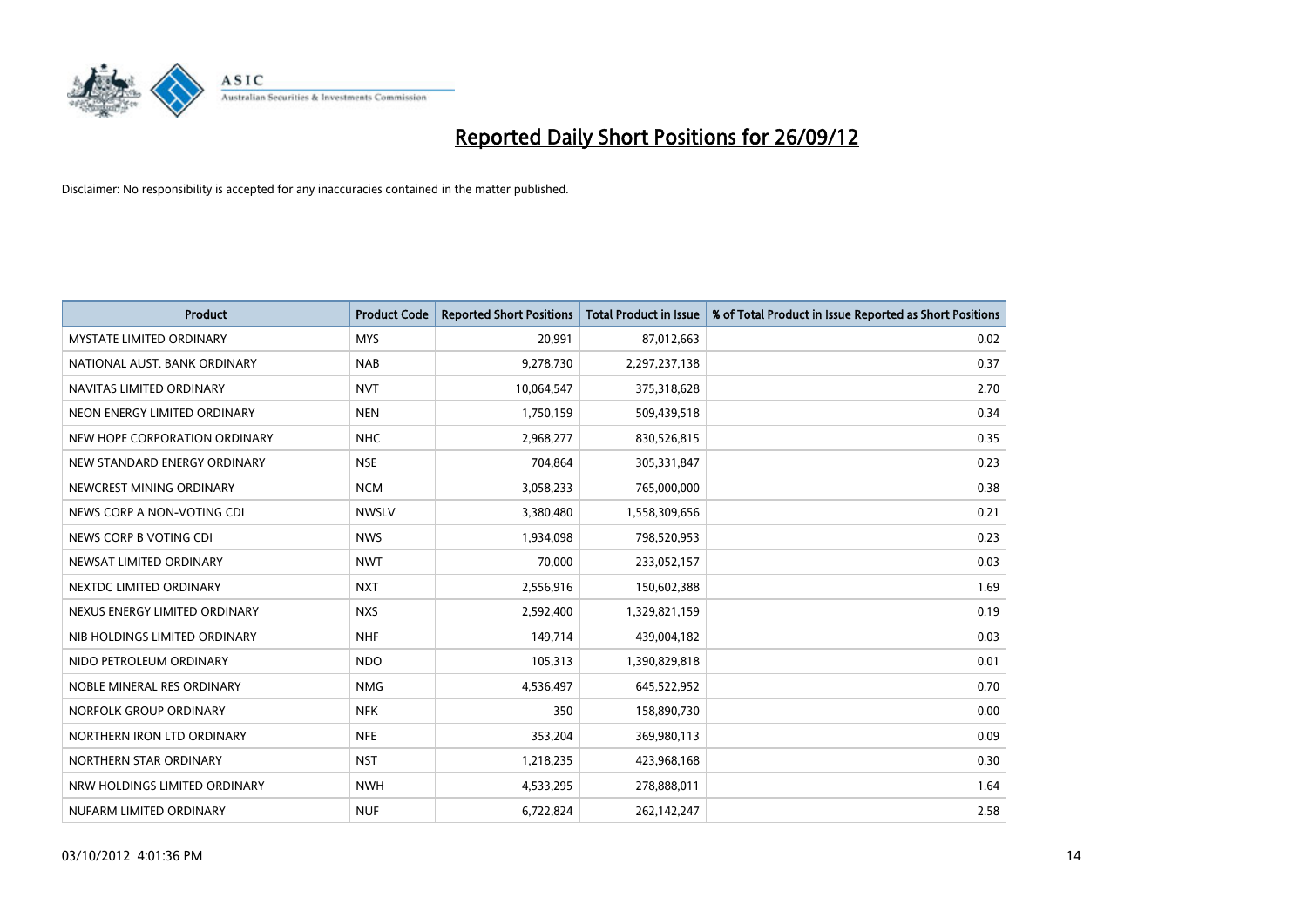

| <b>Product</b>                        | <b>Product Code</b> | <b>Reported Short Positions</b> | <b>Total Product in Issue</b> | % of Total Product in Issue Reported as Short Positions |
|---------------------------------------|---------------------|---------------------------------|-------------------------------|---------------------------------------------------------|
| <b>OAKTON LIMITED ORDINARY</b>        | <b>OKN</b>          | 117,931                         | 91,721,874                    | 0.13                                                    |
| OCEANAGOLD CORP. CHESS DEPOSITARY INT | <b>OGC</b>          | 1,248,191                       | 263, 167, 267                 | 0.47                                                    |
| OIL SEARCH LTD ORDINARY               | OSH                 | 7,070,354                       | 1,331,356,047                 | 0.53                                                    |
| OM HOLDINGS LIMITED ORDINARY          | OMH                 | 4,241,002                       | 673,423,337                   | 0.63                                                    |
| ORICA LIMITED ORDINARY                | ORI                 | 1,857,698                       | 365,642,802                   | 0.49                                                    |
| ORIGIN ENERGY ORDINARY                | ORG                 | 7,070,825                       | 1,090,107,548                 | 0.62                                                    |
| OROCOBRE LIMITED ORDINARY             | <b>ORE</b>          | 172,280                         | 103,195,029                   | 0.16                                                    |
| OROTONGROUP LIMITED ORDINARY          | ORL                 | 184,679                         | 40,880,902                    | 0.45                                                    |
| <b>OZ MINERALS ORDINARY</b>           | OZL                 | 4,549,589                       | 303,470,022                   | 1.51                                                    |
| <b>PACIFIC BRANDS ORDINARY</b>        | <b>PBG</b>          | 7,567,704                       | 912,915,695                   | 0.84                                                    |
| PALADIN ENERGY LTD ORDINARY           | <b>PDN</b>          | 69,265,057                      | 836,825,651                   | 8.25                                                    |
| PANAUST LIMITED ORDINARY              | <b>PNA</b>          | 4,201,907                       | 605,443,685                   | 0.68                                                    |
| PANCONTINENTAL OIL ORDINARY           | <b>PCL</b>          | 1,358,594                       | 1,148,744,096                 | 0.12                                                    |
| PANORAMIC RESOURCES ORDINARY          | PAN                 | 3,150,333                       | 255,681,195                   | 1.23                                                    |
| PAPERLINX LIMITED ORDINARY            | <b>PPX</b>          | 67,945                          | 609,280,761                   | 0.01                                                    |
| PAPILLON RES LTD ORDINARY             | PIR                 | 1,214,200                       | 247,484,045                   | 0.50                                                    |
| PEET LIMITED ORDINARY                 | <b>PPC</b>          | 1,971,932                       | 321,013,141                   | 0.62                                                    |
| PERILYA LIMITED ORDINARY              | <b>PEM</b>          | 338,760                         | 769,316,426                   | 0.04                                                    |
| PERPETUAL LIMITED ORDINARY            | <b>PPT</b>          | 2,219,562                       | 41,980,678                    | 5.29                                                    |
| PERSEUS MINING LTD ORDINARY           | PRU                 | 9,191,556                       | 457,962,088                   | 2.00                                                    |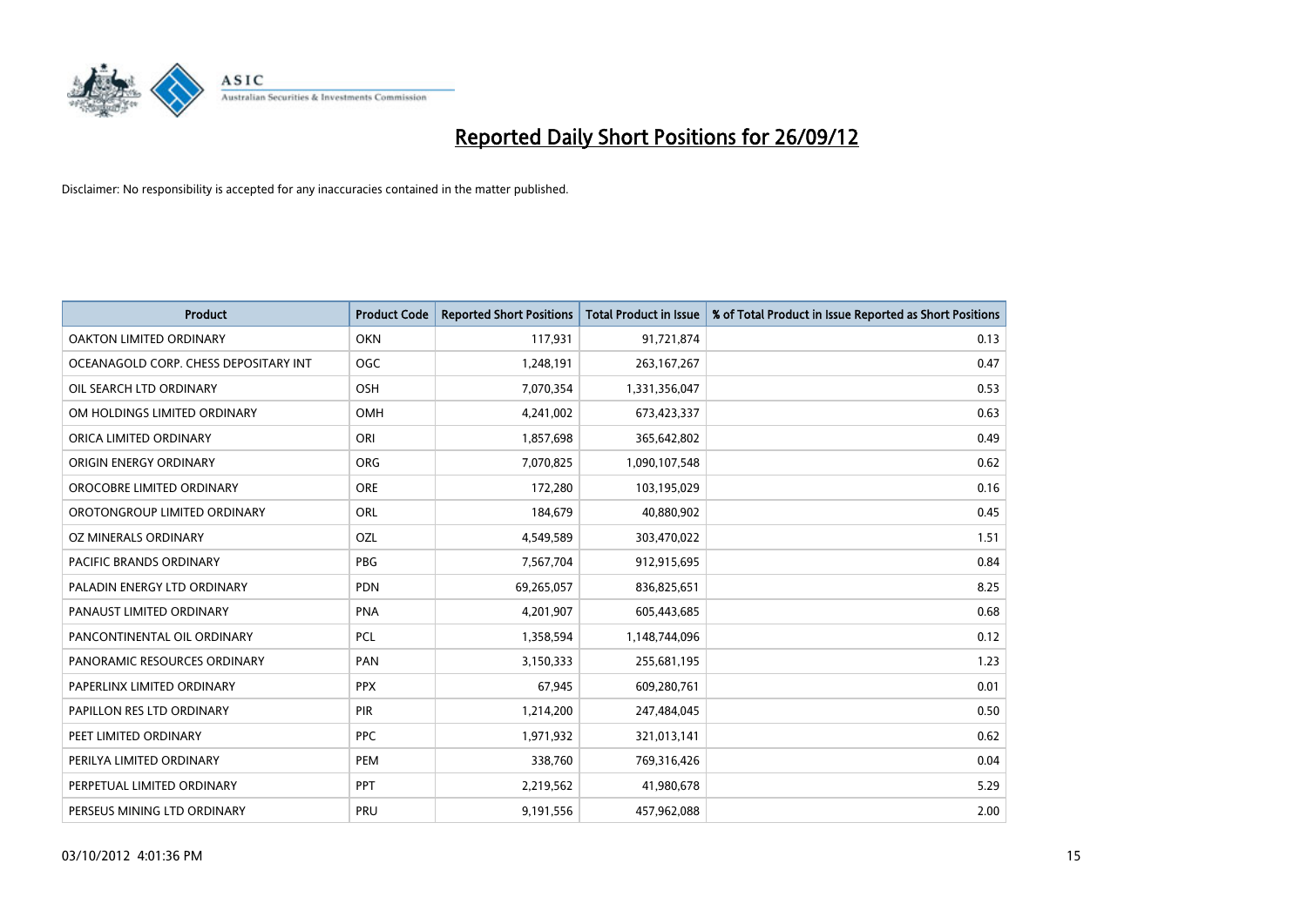

| <b>Product</b>                      | <b>Product Code</b> | <b>Reported Short Positions</b> | <b>Total Product in Issue</b> | % of Total Product in Issue Reported as Short Positions |
|-------------------------------------|---------------------|---------------------------------|-------------------------------|---------------------------------------------------------|
| PHARMAXIS LTD ORDINARY              | <b>PXS</b>          | 5,713,498                       | 307,888,389                   | 1.86                                                    |
| PLATINUM ASSET ORDINARY             | <b>PTM</b>          | 10,192,298                      | 561,347,878                   | 1.81                                                    |
| PLATINUM AUSTRALIA ORDINARY         | <b>PLA</b>          | 836,127                         | 504,968,043                   | 0.16                                                    |
| PMI GOLD CORP CDI 1:1               | <b>PVM</b>          | 120,526                         | 73,075,149                    | 0.16                                                    |
| PMP LIMITED ORDINARY                | <b>PMP</b>          | 71,219                          | 323,781,124                   | 0.02                                                    |
| PREMIER INVESTMENTS ORDINARY        | <b>PMV</b>          | 529,683                         | 155,260,478                   | 0.34                                                    |
| PREMIUM INVESTORS ORDINARY          | PRV                 | 28,004                          | 101,212,781                   | 0.03                                                    |
| PRIMA BIOMED LTD ORDINARY           | <b>PRR</b>          | 4,900,970                       | 1,066,063,388                 | 0.46                                                    |
| PRIMARY HEALTH CARE ORDINARY        | <b>PRY</b>          | 21,110,977                      | 501,717,314                   | 4.19                                                    |
| PRIMEAG AUSTRALIA ORDINARY          | PAG                 | 81,469                          | 266,394,444                   | 0.03                                                    |
| PROGRAMMED ORDINARY                 | <b>PRG</b>          | 484,542                         | 118,175,280                   | 0.41                                                    |
| OANTAS AIRWAYS ORDINARY             | QAN                 | 23,007,073                      | 2,265,123,620                 | 1.02                                                    |
| OBE INSURANCE GROUP ORDINARY        | <b>OBE</b>          | 56,126,893                      | 1,181,684,901                 | 4.67                                                    |
| OR NATIONAL LIMITED ORDINARY        | <b>ORN</b>          | 18,209,448                      | 2,440,000,000                 | 0.75                                                    |
| ORXPHARMA LTD ORDINARY              | QRX                 | 96,662                          | 144,577,206                   | 0.07                                                    |
| <b>QUBE LOGISTICS HLDG ORDINARY</b> | <b>QUB</b>          | 6,915,528                       | 921,407,185                   | 0.74                                                    |
| RAMELIUS RESOURCES ORDINARY         | <b>RMS</b>          | 806,707                         | 336,256,949                   | 0.24                                                    |
| RAMSAY HEALTH CARE ORDINARY         | <b>RHC</b>          | 2,336,865                       | 202,081,252                   | 1.15                                                    |
| <b>RCR TOMLINSON ORDINARY</b>       | <b>RCR</b>          | 218,969                         | 132,406,265                   | 0.16                                                    |
| <b>REA GROUP ORDINARY</b>           | <b>REA</b>          | 280,783                         | 131,714,699                   | 0.21                                                    |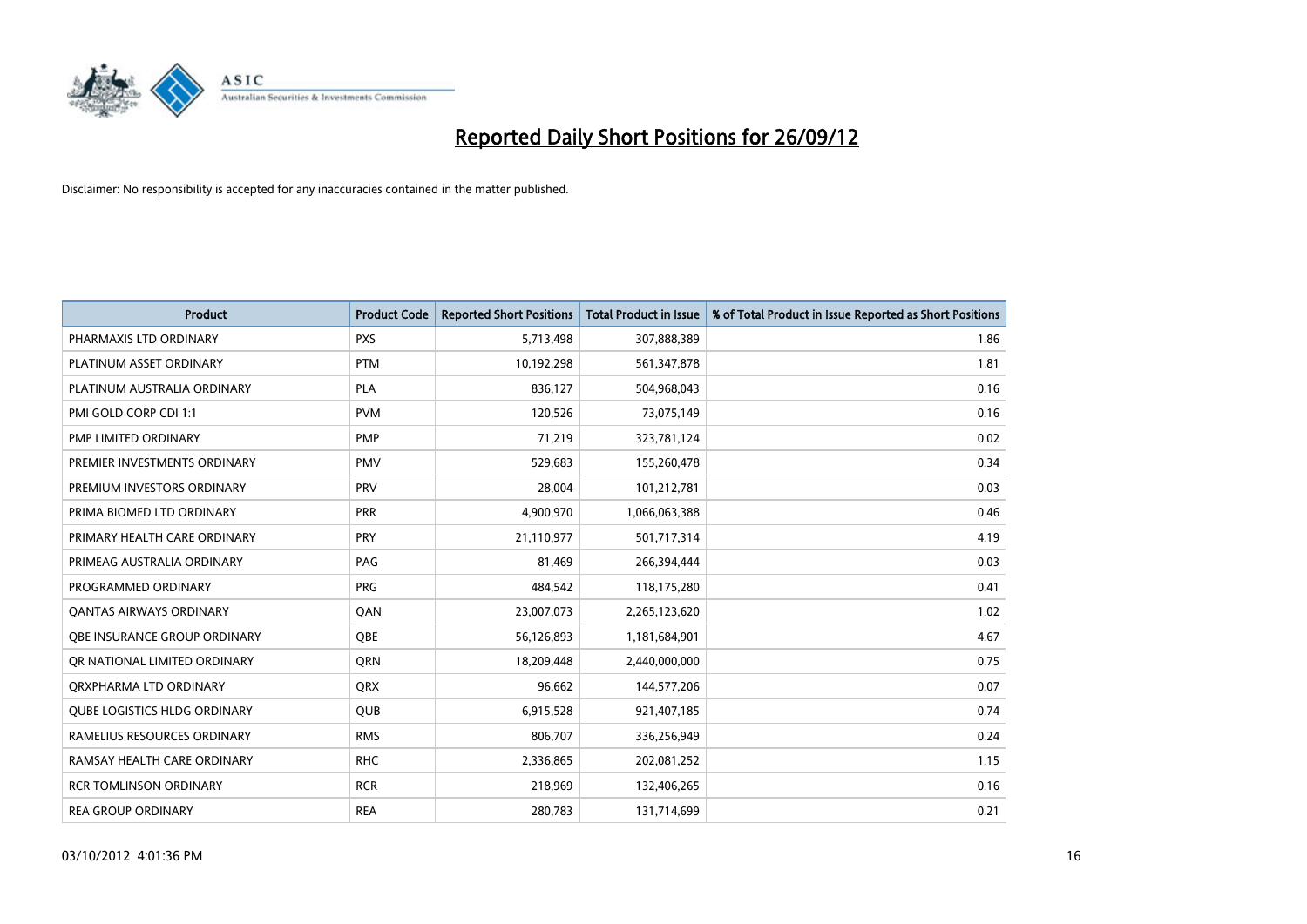

| Product                             | <b>Product Code</b> | <b>Reported Short Positions</b> | <b>Total Product in Issue</b> | % of Total Product in Issue Reported as Short Positions |
|-------------------------------------|---------------------|---------------------------------|-------------------------------|---------------------------------------------------------|
| <b>RECKON LIMITED ORDINARY</b>      | <b>RKN</b>          | 570,058                         | 129,488,015                   | 0.44                                                    |
| <b>RED 5 LIMITED ORDINARY</b>       | <b>RED</b>          | 218,723                         | 135,488,008                   | 0.16                                                    |
| RED EMPEROR RESOURCE ORDINARY       | <b>RMP</b>          | 4,500                           | 266,234,221                   | 0.00                                                    |
| <b>RED FORK ENERGY ORDINARY</b>     | <b>RFE</b>          | 1,735,263                       | 384,951,719                   | 0.45                                                    |
| REDBANK ENERGY LTD ORDINARY         | <b>AEI</b>          | 13                              | 786,287                       | 0.00                                                    |
| REECE AUSTRALIA LTD. ORDINARY       | <b>REH</b>          | 5,001                           | 99,600,000                    | 0.01                                                    |
| <b>REGIS RESOURCES ORDINARY</b>     | <b>RRL</b>          | 459,782                         | 454,015,720                   | 0.11                                                    |
| RESMED INC CDI 10:1                 | <b>RMD</b>          | 1,709,471                       | 1,556,242,300                 | 0.11                                                    |
| <b>RESOLUTE MINING ORDINARY</b>     | <b>RSG</b>          | 2,287,093                       | 628,704,290                   | 0.37                                                    |
| <b>RESOURCE GENERATION ORDINARY</b> | <b>RES</b>          | 173                             | 262,895,652                   | 0.00                                                    |
| REVERSE CORP LIMITED ORDINARY       | <b>REF</b>          | 100                             | 92,382,175                    | 0.00                                                    |
| REX MINERALS LIMITED ORDINARY       | <b>RXM</b>          | 524,377                         | 188,907,284                   | 0.28                                                    |
| RHG LIMITED ORDINARY                | <b>RHG</b>          | 430,691                         | 308,483,177                   | 0.14                                                    |
| <b>RIALTO ENERGY ORDINARY</b>       | <b>RIA</b>          | 41                              | 672,259,992                   | 0.00                                                    |
| <b>RIDLEY CORPORATION ORDINARY</b>  | <b>RIC</b>          | 2,287                           | 307,817,071                   | 0.00                                                    |
| RIO TINTO LIMITED ORDINARY          | <b>RIO</b>          | 15,845,072                      | 435,758,720                   | 3.62                                                    |
| ROC OIL COMPANY ORDINARY            | <b>ROC</b>          | 1,478,616                       | 683,235,552                   | 0.21                                                    |
| ROCKLANDS RICH. LTD ORDINARY        | <b>RCI</b>          | 7,010,000                       | 388,203,917                   | 1.81                                                    |
| <b>RURALCO HOLDINGS ORDINARY</b>    | <b>RHL</b>          | 12,000                          | 55,019,284                    | 0.02                                                    |
| SABRE RESOURCES ORDINARY            | <b>SBR</b>          | 185,000                         | 180,472,228                   | 0.10                                                    |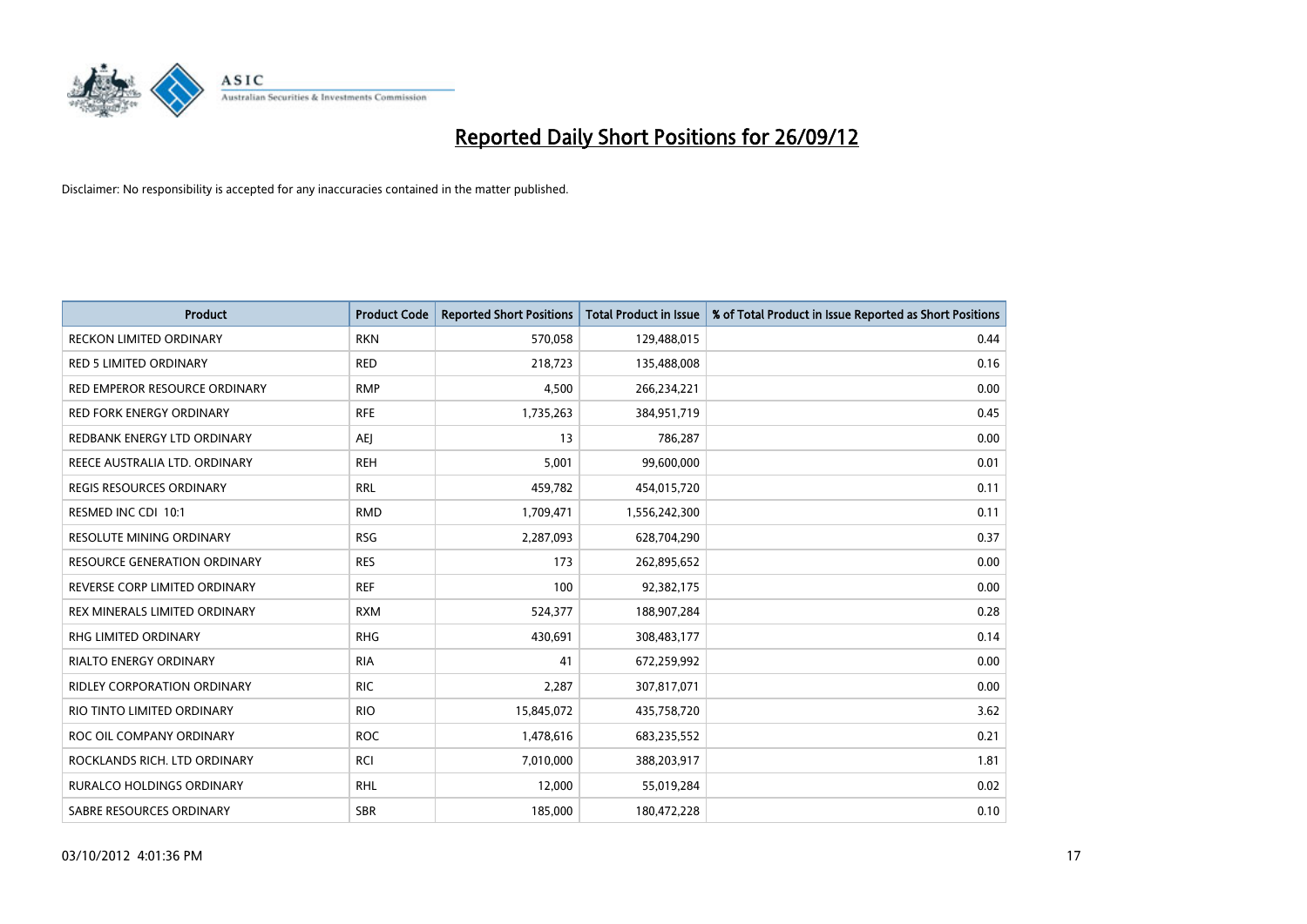

| <b>Product</b>                           | <b>Product Code</b> | <b>Reported Short Positions</b> | <b>Total Product in Issue</b> | % of Total Product in Issue Reported as Short Positions |
|------------------------------------------|---------------------|---------------------------------|-------------------------------|---------------------------------------------------------|
| SAI GLOBAL LIMITED ORDINARY              | SAI                 | 4,552,555                       | 204,954,286                   | 2.22                                                    |
| SALMAT LIMITED ORDINARY                  | <b>SLM</b>          | 2,267,880                       | 159,802,174                   | 1.42                                                    |
| SAMSON OIL & GAS LTD ORDINARY            | <b>SSN</b>          | 2,662,672                       | 1,796,084,809                 | 0.15                                                    |
| SANDFIRE RESOURCES ORDINARY              | <b>SFR</b>          | 4,079,211                       | 152,357,635                   | 2.69                                                    |
| <b>SANTOS LTD ORDINARY</b>               | <b>STO</b>          | 5,383,686                       | 953,192,019                   | 0.56                                                    |
| SARACEN MINERAL ORDINARY                 | <b>SAR</b>          | 4,661,750                       | 594,815,640                   | 0.80                                                    |
| SEDGMAN LIMITED ORDINARY                 | <b>SDM</b>          | 75,757                          | 215,512,930                   | 0.03                                                    |
| SEEK LIMITED ORDINARY                    | <b>SEK</b>          | 9,515,492                       | 337,101,307                   | 2.80                                                    |
| SENEX ENERGY LIMITED ORDINARY            | <b>SXY</b>          | 4,522,012                       | 1,139,734,837                 | 0.39                                                    |
| SERVCORP LIMITED ORDINARY                | SRV                 | 4,483                           | 98,440,807                    | 0.00                                                    |
| SERVICE STREAM ORDINARY                  | SSM                 | 400                             | 283,418,867                   | 0.00                                                    |
| SEVEN GROUP HOLDINGS ORDINARY            | <b>SVW</b>          | 1,724,187                       | 307,410,281                   | 0.57                                                    |
| SEVEN WEST MEDIA LTD ORDINARY            | <b>SWM</b>          | 17,054,358                      | 999,160,872                   | 1.71                                                    |
| SIGMA PHARMACEUTICAL ORDINARY            | <b>SIP</b>          | 5,433,927                       | 1,186,303,520                 | 0.46                                                    |
| SILEX SYSTEMS ORDINARY                   | <b>SLX</b>          | 750,712                         | 170,143,997                   | 0.44                                                    |
| SILVER LAKE RESOURCE ORDINARY            | <b>SLR</b>          | 13,144,906                      | 225,493,476                   | 5.83                                                    |
| SIMS METAL MGMT LTD ORDINARY             | SGM                 | 7,654,767                       | 204,276,630                   | 3.78                                                    |
| SINGAPORE TELECOMM. CHESS DEPOSITARY INT | SGT                 | 16,863,185                      | 145,123,714                   | 11.62                                                   |
| SIRTEX MEDICAL ORDINARY                  | <b>SRX</b>          | 15,219                          | 55,768,136                    | 0.03                                                    |
| SKILLED GROUP LTD ORDINARY               | <b>SKE</b>          | 1,786,237                       | 233,487,276                   | 0.76                                                    |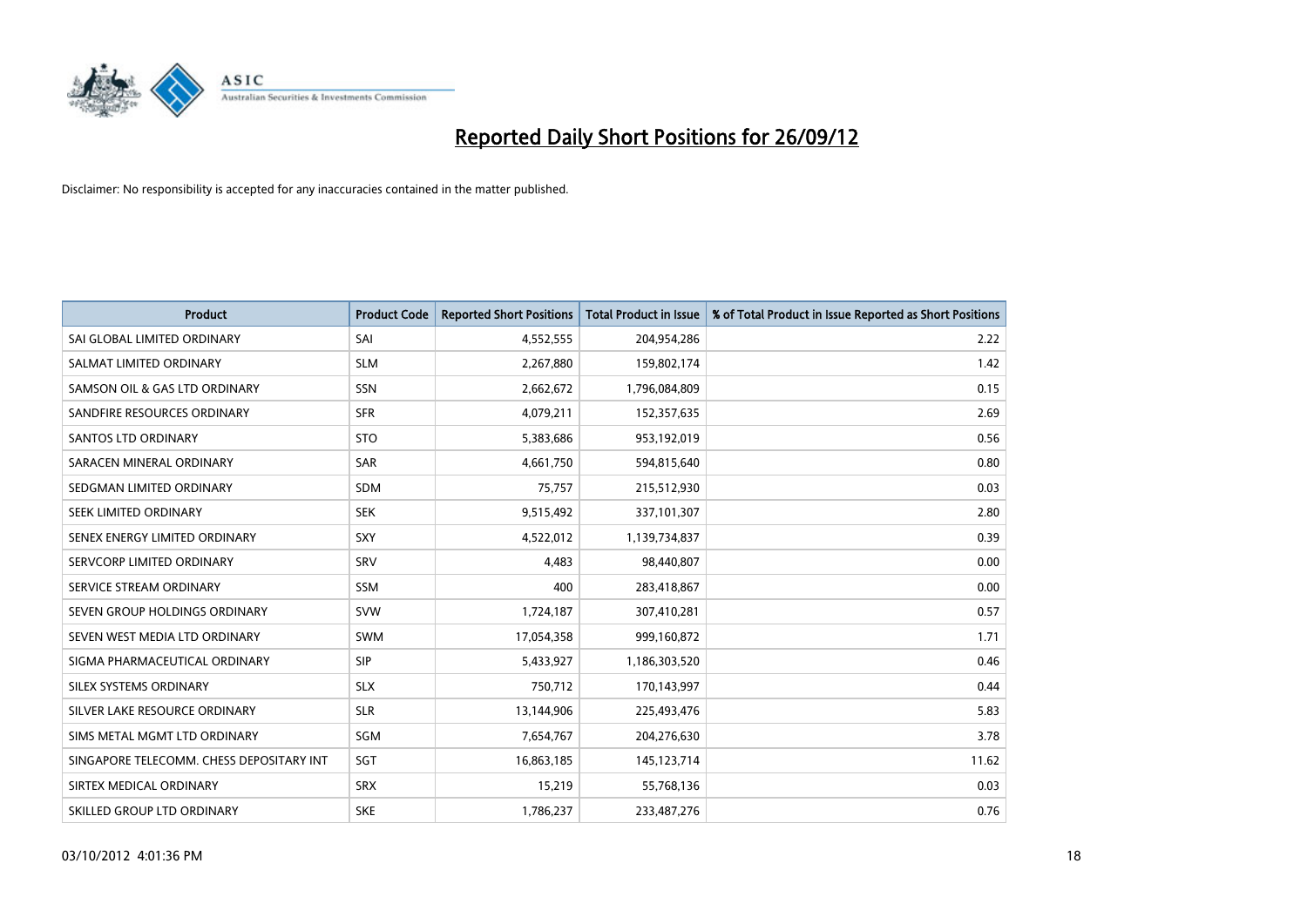

| <b>Product</b>                           | <b>Product Code</b> | <b>Reported Short Positions</b> | <b>Total Product in Issue</b> | % of Total Product in Issue Reported as Short Positions |
|------------------------------------------|---------------------|---------------------------------|-------------------------------|---------------------------------------------------------|
| <b>SKY NETWORK ORDINARY</b>              | <b>SKT</b>          | 4,000                           | 389,139,785                   | 0.00                                                    |
| <b>SLATER &amp; GORDON ORDINARY</b>      | SGH                 | 1,001                           | 168,600,731                   | 0.00                                                    |
| SMS MANAGEMENT, ORDINARY                 | <b>SMX</b>          | 863,501                         | 68,900,456                    | 1.26                                                    |
| SONIC HEALTHCARE ORDINARY                | SHL                 | 4,901,776                       | 392,649,875                   | 1.23                                                    |
| SOUL PATTINSON (W.H) ORDINARY            | SOL                 | 13,447                          | 239,395,320                   | 0.01                                                    |
| SOUTH BOULDER MINES ORDINARY             | <b>STB</b>          | 90,969                          | 126,732,826                   | 0.07                                                    |
| SP AUSNET STAPLED SECURITIES             | <b>SPN</b>          | 4,242,105                       | 3,339,620,165                 | 0.11                                                    |
| SPARK INFRASTRUCTURE STAPLED NOTE & UNIT | SKI                 | 38,825,555                      | 1,326,734,264                 | 2.91                                                    |
| SPDR 200 FUND ETF UNITS                  | <b>STW</b>          | 2,593                           | 49,359,567                    | 0.01                                                    |
| SPECIALTY FASHION ORDINARY               | <b>SFH</b>          | 3,003,611                       | 192,236,121                   | 1.56                                                    |
| ST BARBARA LIMITED ORDINARY              | <b>SBM</b>          | 5,080,146                       | 488,074,077                   | 1.04                                                    |
| STANMORE COAL LTD ORDINARY               | <b>SMR</b>          | 32,870                          | 179,409,108                   | 0.02                                                    |
| STARPHARMA HOLDINGS ORDINARY             | SPL                 | 3,817,202                       | 283,515,060                   | 1.35                                                    |
| STHN CROSS MEDIA ORDINARY                | SXL                 | 20,594,377                      | 704,858,525                   | 2.94                                                    |
| STOCKLAND UNITS/ORD STAPLED              | SGP                 | 8,506,935                       | 2,203,157,963                 | 0.38                                                    |
| STRAITS RES LTD. ORDINARY                | SRQ                 | 954,144                         | 456,529,474                   | 0.21                                                    |
| STRAITS RES LTD. RTS26-SEP-12 FORUS      | SRQR                | 327,211                         | 707,620,685                   | 0.05                                                    |
| <b>STW COMMUNICATIONS ORDINARY</b>       | SGN                 | 124,673                         | 362,798,351                   | 0.03                                                    |
| SUNCORP GROUP LTD ORDINARY               | <b>SUN</b>          | 9,210,985                       | 1,286,600,980                 | 0.68                                                    |
| SUNDANCE ENERGY ORDINARY                 | <b>SEA</b>          | 202,828                         | 277,098,474                   | 0.08                                                    |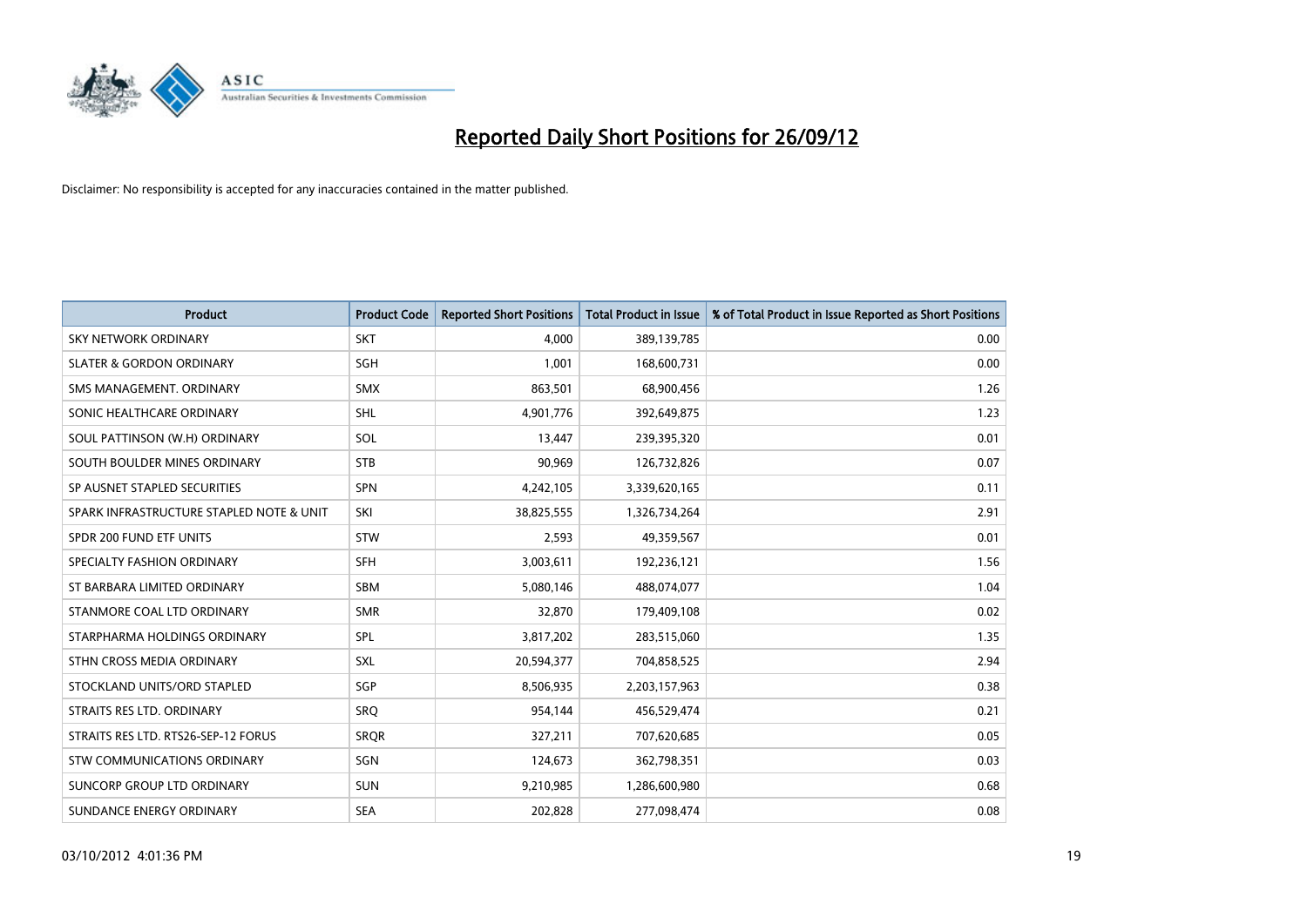

| <b>Product</b>                      | <b>Product Code</b> | <b>Reported Short Positions</b> | <b>Total Product in Issue</b> | % of Total Product in Issue Reported as Short Positions |
|-------------------------------------|---------------------|---------------------------------|-------------------------------|---------------------------------------------------------|
| SUNDANCE RESOURCES ORDINARY         | SDL                 | 3,267,171                       | 3,049,577,034                 | 0.10                                                    |
| SUNLAND GROUP LTD ORDINARY          | <b>SDG</b>          | 18,391                          | 196,717,811                   | 0.01                                                    |
| SUPER RET REP LTD ORDINARY          | <b>SUL</b>          | 629,120                         | 196,382,811                   | 0.33                                                    |
| SYD AIRPORT STAPLED US PROHIBIT.    | <b>SYD</b>          | 14,110,720                      | 1,861,210,782                 | 0.73                                                    |
| SYRAH RESOURCES ORDINARY            | <b>SYR</b>          | 31,942                          | 126,723,021                   | 0.02                                                    |
| TABCORP HOLDINGS LTD ORDINARY       | <b>TAH</b>          | 10,577,393                      | 730,113,969                   | 1.42                                                    |
| TANAMI GOLD NL ORDINARY             | <b>TAM</b>          | 293,985                         | 261,132,677                   | 0.11                                                    |
| TAP OIL LIMITED ORDINARY            | <b>TAP</b>          | 807,262                         | 241,295,311                   | 0.33                                                    |
| TASSAL GROUP LIMITED ORDINARY       | <b>TGR</b>          | 129,050                         | 146,304,404                   | 0.09                                                    |
| <b>TATTS GROUP LTD ORDINARY</b>     | <b>TTS</b>          | 7,518,695                       | 1,363,158,853                 | 0.53                                                    |
| TECHNOLOGY ONE ORDINARY             | <b>TNE</b>          | 34                              | 305,380,455                   | 0.00                                                    |
| <b>TELECOM CORPORATION ORDINARY</b> | <b>TEL</b>          | 14,434,140                      | 1,857,709,307                 | 0.77                                                    |
| TELSTRA CORPORATION. ORDINARY       | <b>TLS</b>          | 23,633,816                      | 12,443,074,357                | 0.18                                                    |
| TEN NETWORK HOLDINGS ORDINARY       | <b>TEN</b>          | 92,185,604                      | 1,437,204,873                 | 6.40                                                    |
| TERANGA GOLD CORP CDI 1:1           | <b>TGZ</b>          | 108,281                         | 162,538,320                   | 0.06                                                    |
| TEXON PETROLEUM LTD ORDINARY        | <b>TXN</b>          | 65,515                          | 245,039,848                   | 0.03                                                    |
| TFS CORPORATION LTD ORDINARY        | <b>TFC</b>          | $\mathbf{1}$                    | 279,621,829                   | 0.00                                                    |
| THE REJECT SHOP ORDINARY            | <b>TRS</b>          | 2,597,115                       | 26,092,220                    | 9.94                                                    |
| THORN GROUP LIMITED ORDINARY        | <b>TGA</b>          | 116,960                         | 146,374,703                   | 0.08                                                    |
| TIGER RESOURCES ORDINARY            | <b>TGS</b>          | 2,605,292                       | 673,470,269                   | 0.38                                                    |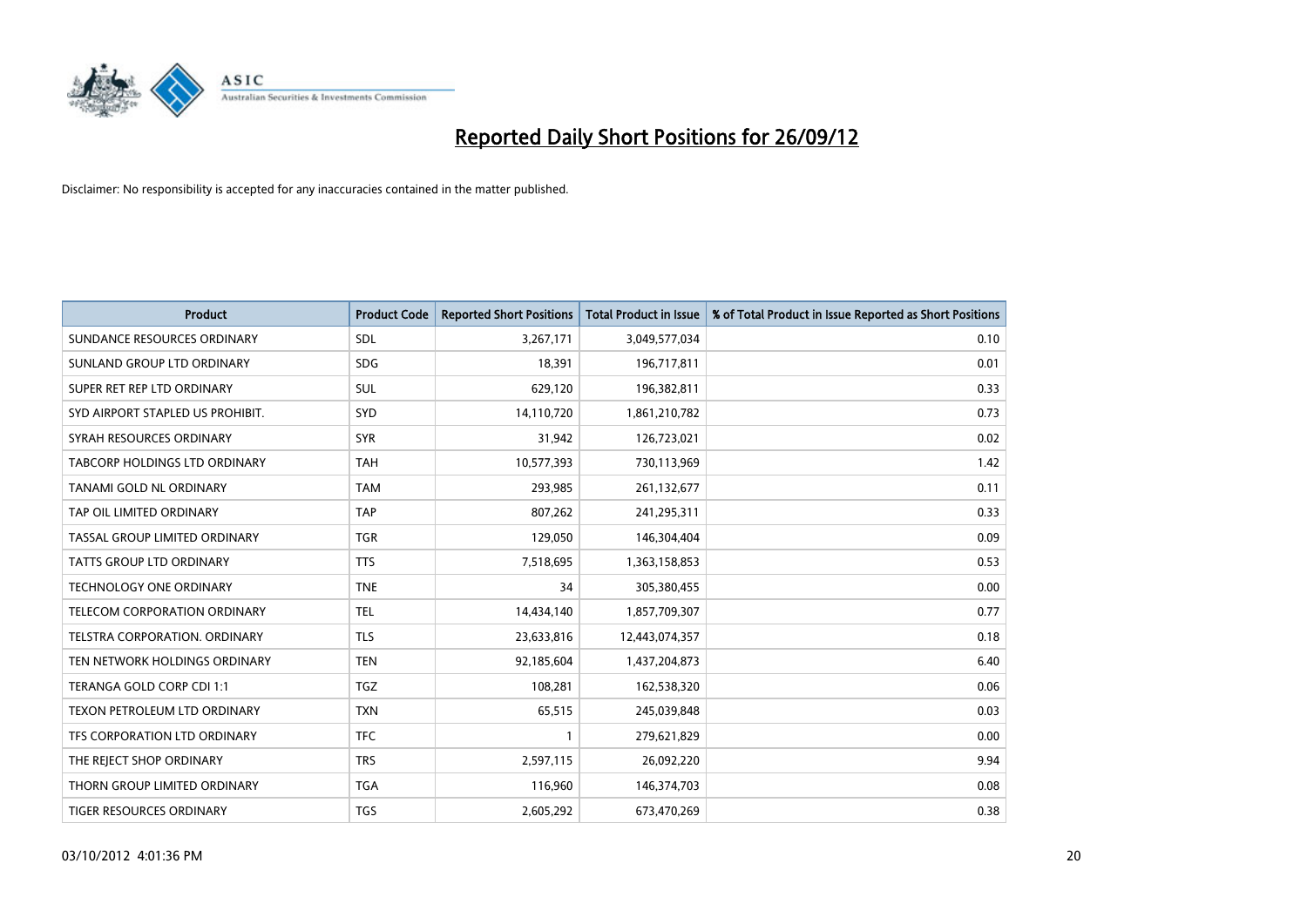

| <b>Product</b>                       | <b>Product Code</b> | <b>Reported Short Positions</b> | <b>Total Product in Issue</b> | % of Total Product in Issue Reported as Short Positions |
|--------------------------------------|---------------------|---------------------------------|-------------------------------|---------------------------------------------------------|
| TOLL HOLDINGS LTD ORDINARY           | <b>TOL</b>          | 20,849,536                      | 717,133,875                   | 2.89                                                    |
| TOX FREE SOLUTIONS ORDINARY          | <b>TOX</b>          | 56,478                          | 115,311,608                   | 0.05                                                    |
| TPG TELECOM LIMITED ORDINARY         | <b>TPM</b>          | 4,308,242                       | 793,808,141                   | 0.53                                                    |
| <b>TRADE ME GROUP ORDINARY</b>       | <b>TME</b>          | 162,821                         | 395,745,510                   | 0.04                                                    |
| <b>TRANSFIELD SERVICES ORDINARY</b>  | <b>TSE</b>          | 7,322,682                       | 517,878,468                   | 1.41                                                    |
| TRANSPACIFIC INDUST, ORDINARY        | <b>TPI</b>          | 4,815,061                       | 1,578,528,702                 | 0.30                                                    |
| TRANSURBAN GROUP TRIPLE STAPLED SEC. | <b>TCL</b>          | 10,080,671                      | 1,461,665,097                 | 0.70                                                    |
| TREASURY WINE ESTATE ORDINARY        | <b>TWE</b>          | 12,650,924                      | 647,227,144                   | 1.93                                                    |
| TROY RESOURCES LTD ORDINARY          | <b>TRY</b>          | 273,039                         | 90,458,649                    | 0.31                                                    |
| <b>UGL LIMITED ORDINARY</b>          | UGL                 | 6,586,652                       | 166,315,038                   | 3.95                                                    |
| UNILIFE CORPORATION CDI 6:1          | <b>UNS</b>          | 186,635                         | 253,416,456                   | 0.07                                                    |
| UXC LIMITED ORDINARY                 | <b>UXC</b>          | 824,173                         | 305,585,913                   | 0.27                                                    |
| <b>VENTURE MINERALS ORDINARY</b>     | <b>VMS</b>          | 135,674                         | 261,880,138                   | 0.05                                                    |
| <b>VILLAGE ROADSHOW LTD ORDINARY</b> | <b>VRL</b>          | 27,000                          | 153,256,423                   | 0.02                                                    |
| VIRGIN AUS HLDG LTD ORDINARY         | VAH                 | 28,534,474                      | 2,210,197,600                 | 1.31                                                    |
| VITERRA INC CDI 1:1                  | <b>VTA</b>          | 10                              | 68,629,939                    | 0.00                                                    |
| <b>VOCUS COMMS LTD ORDINARY</b>      | VOC                 | 36,216                          | 74,359,392                    | 0.05                                                    |
| <b>WATPAC LIMITED ORDINARY</b>       | <b>WTP</b>          | 8,927                           | 184,332,526                   | 0.00                                                    |
| <b>WDS LIMITED ORDINARY</b>          | <b>WDS</b>          | $\overline{7}$                  | 144,740,614                   | 0.00                                                    |
| WESFARMERS LIMITED ORDINARY          | <b>WES</b>          | 30,591,455                      | 1,006,582,930                 | 3.02                                                    |